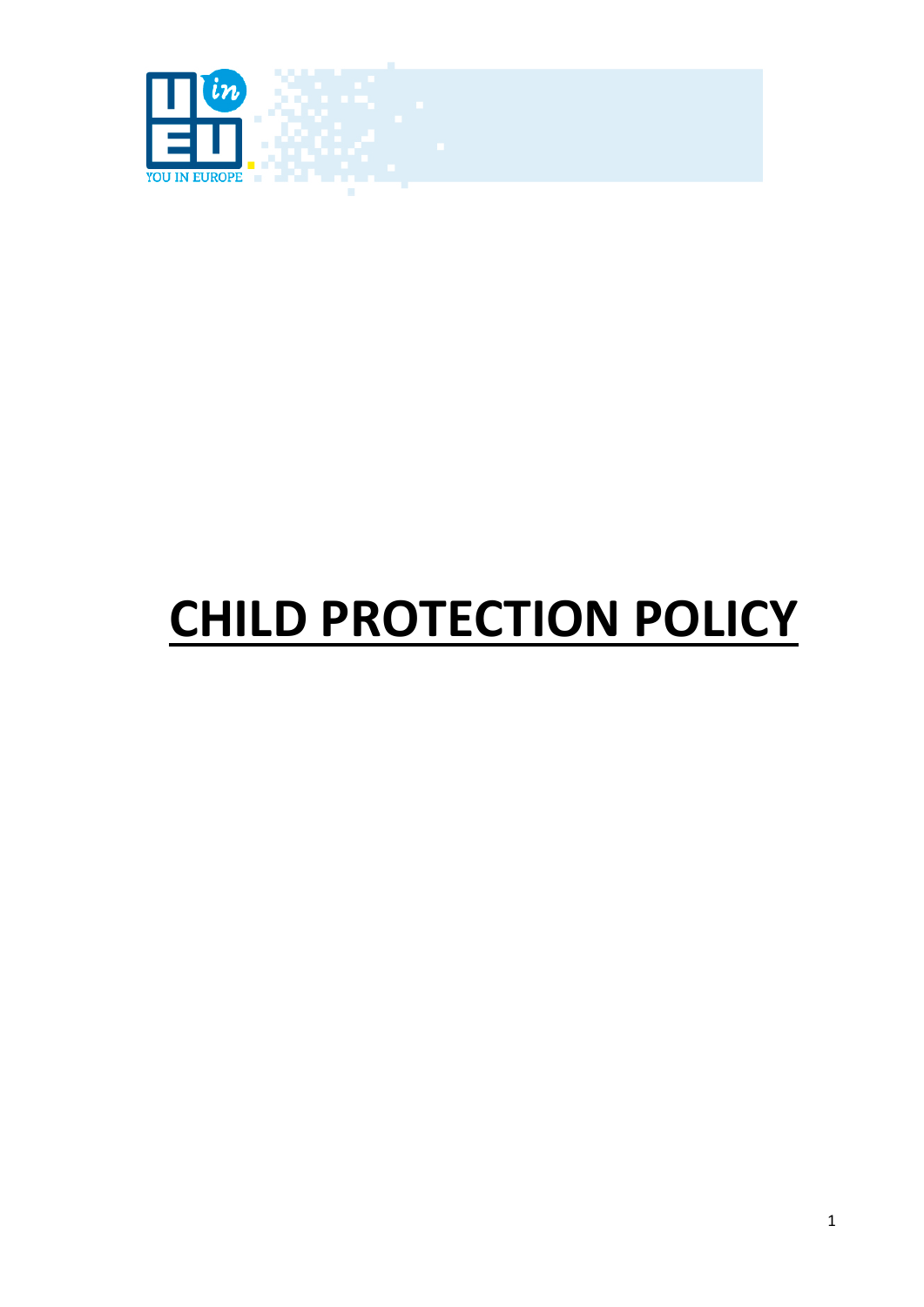

# Περιεχόμενα

| 8. Standard 4 - Accountability: Monitoring and Evaluation of the Child Protection Policy  22 |  |
|----------------------------------------------------------------------------------------------|--|
|                                                                                              |  |
|                                                                                              |  |
|                                                                                              |  |
|                                                                                              |  |
|                                                                                              |  |
|                                                                                              |  |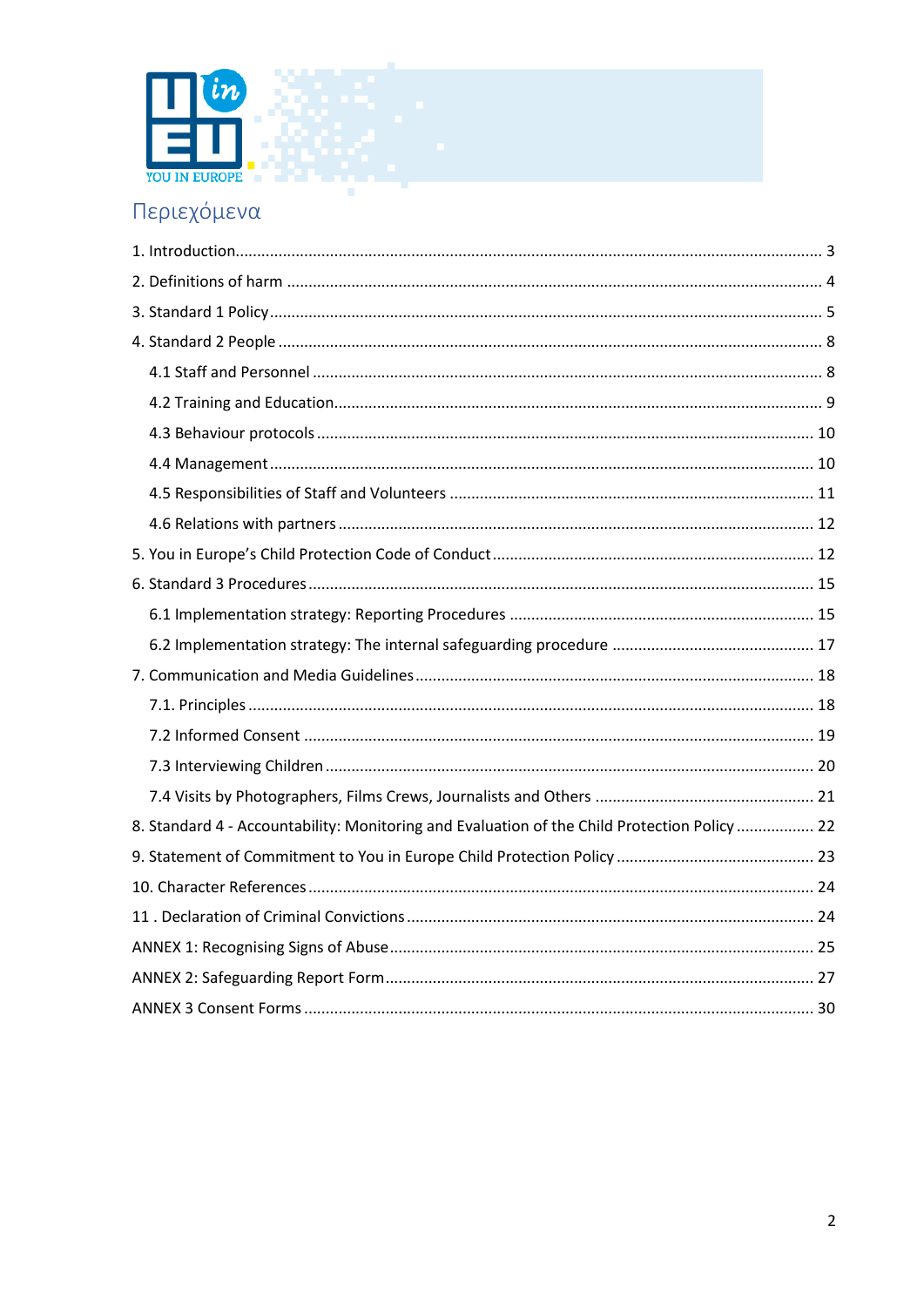

# <span id="page-2-0"></span>1. Introduction**:**

You in Europe is fully committed to safeguarding the welfare of all children in its care. It recognises the responsibility to promote safe practice and to protect children from harm, abuse and exploitation. For the purposes of this policy and associated procedures a child is recognised as someone under the age of 18 years. Staff and volunteers will work together to embrace difference and diversity and respect the rights of children and young people.

We strongly believe that is our responsibility to make sure our staff volunteers, operations, and programmes do no harm to children, that is that they do not expose children to the risk of harm and abuse, and that any concerns the organization has about children's safety within the communities in which we work, are reported to the appropriate authorities. "Do no harm" is a principle that has been used in the humanitarian sector but can equally be applied to the development field. It refers to organisations' responsibility to minimise the harm they may be doing inadvertently as a result of our organisational activities. In this frame we recognize and declare that:

- All children, whatever their age, culture, disability, gender, language, racial origin, socio-economic status, religious belief and/or sexual identity have the right to protection from all forms of harm and abuse.
- The welfare of children is the primary concern
- Children have the right to express views on all matters which affect them, should they wish to do so.
- Everybody has a responsibility to support the protection of children.
- We have a duty of care to children with whom they work, are in contact with, or who are affected by their work and operations.
- We have a responsibility to help partners meet the minimum requirements on protection.
- All actions on child safeguarding are taken in the best interests of the child, which are paramount.
- Some children are additionally vulnerable because of the impact of previous experiences, their level of dependency, communication needs or other issues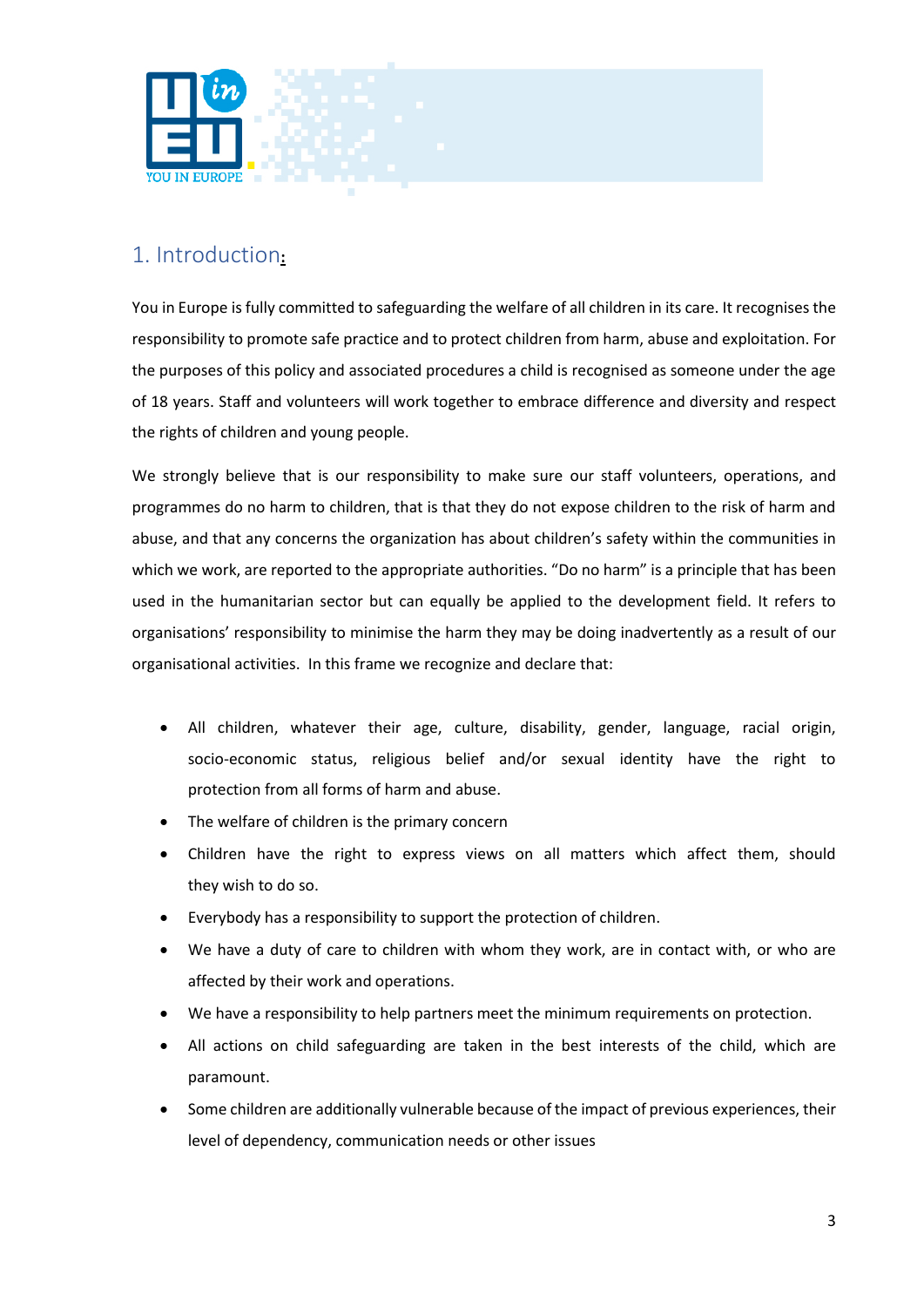

You in Europe works with and for children throughout Europe, striving for a society that respects the rights of children. You in Europe believesthat children's participation promotes children's participation and children's protection promotes children's participation. You in Europe aims to empower children by making them aware about their rights and creating a safe environment in which they can exercise their rights. You in Europe aims to implement children's participation based on the nine requirements for meaningful, safe and inclusive children's participation:

- 1. Participation is transparent and informative
- 2. Participation is voluntary
- 3. Participation is respectful
- 4. Participation is relevant
- 5. Participation is child-friendly
- 6. Participation is inclusive
- 7. Participation is supported by training
- 8. Participation is safe and sensitive to risk
- 9. Participation is accountable

## <span id="page-3-0"></span>2. Definitions of harm

**Physical abuse**: actual or potential physical harm perpetrated by another person, adult or child. it may involve hitting, shaking, poisoning, drowning and burning. Physical harm may also be caused when a parent or carer fabricates the symptoms of, or deliberately induces illness in a child.

**Sexual abuse**: forcing or enticing a child to take part in sexual activities that he or she does not fully understand and has little choice in consenting to. This may include, but is not limited to, rape, oral sex, penetration, or non-penetrative acts such as masturbation, kissing, rubbing and touching. It may also include involving children in looking at, or producing sexual images, watching sexual activities and encouraging children to behave in sexually inappropriate ways.

**Child sexual exploitation**: a form of sexual abuse that involves children being engaged in any sexual activity in exchange for money, gifts, food, accommodation, affection, status, or anything else that they or their family needs. It usually involves a child being manipulated or coerced, which may involve befriending children, gaining their trust, and subjecting them to drugs and alcohol. The abusive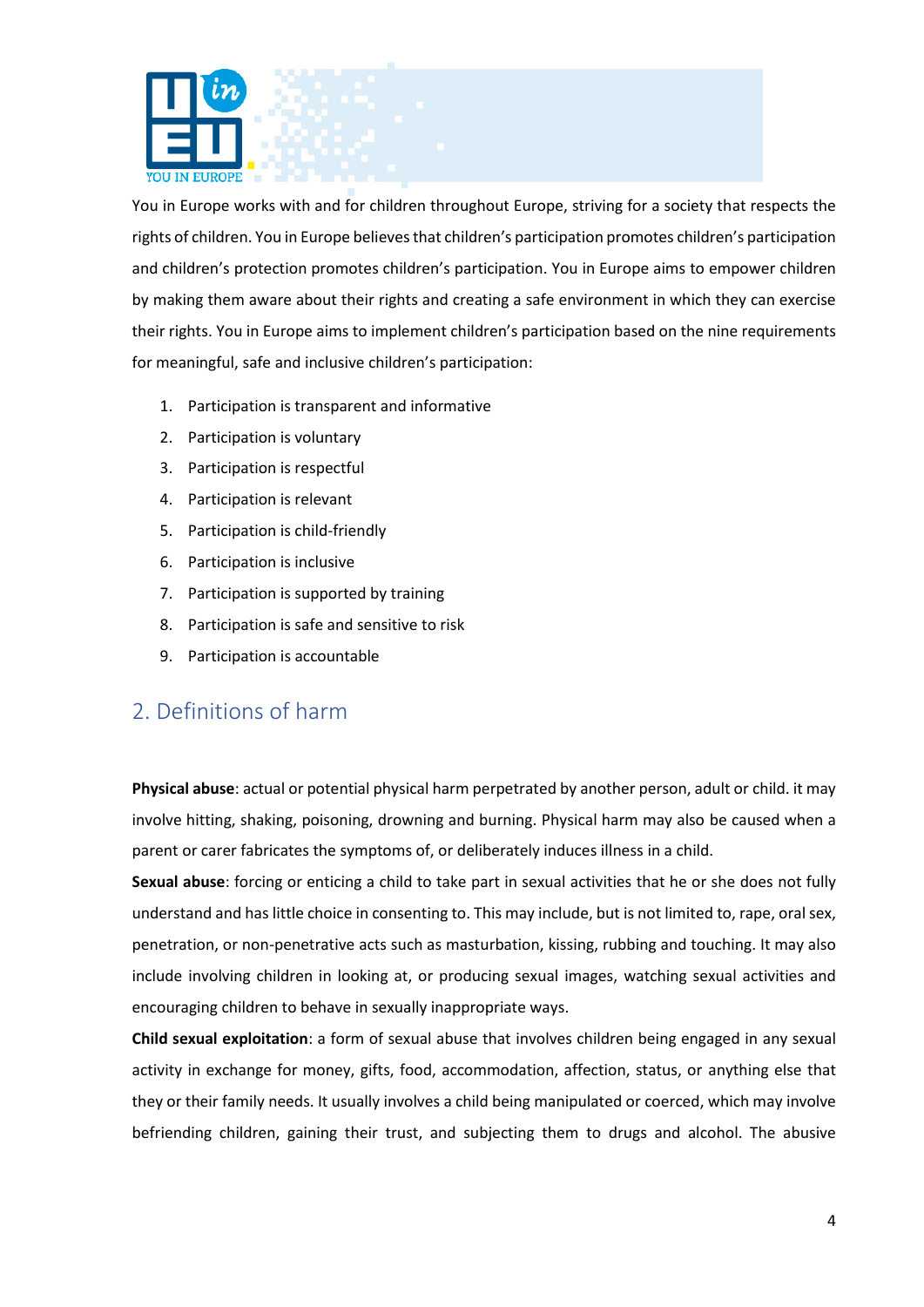

relationship between victim and perpetrator involves an imbalance of power where the victim's options are limited. It is a form of abuse that can be misunderstood by children and adults as consensual.

Child sexual exploitation manifests in different ways. It can involve an older perpetrator exercising financial, emotional or physical control over a young person. It can involve peers manipulating or forcing victims into sexual activity, sometimes within gangs and in gang-affected neighbourhoods. It may also involve opportunistic or organised networks of perpetrators who profit financially from trafficking young victims between different locations to engage in sexual activity with multiple men.

**Neglect and negligent treatment**: allowing for context, resources and circumstances, neglect and negligent treatment refers to a persistent failure to meet a child's basic physical and/or psychological needs, which is likely to result in serious impairment of a child's healthy physical, spiritual, moral and mental development. It includes the failure to properly supervise and protect children from harm and provide for nutrition, shelter and safe living/working conditions. It may also involve maternal neglect during pregnancy as a result of drug or alcohol misuse and the neglect and ill treatment of a disabled child.

**Emotional abuse**: persistent emotional maltreatment that impacts on a child's emotional development. Emotionally abusive acts include restriction of movement, degrading, humiliating, bullying (including cyber bullying), and threatening, scaring, discriminating, ridiculing or other nonphysical forms of hostile or rejecting treatment.

**Commercial exploitation**: exploiting a child in work or other activities for the benefit of others and to the detriment of the child's physical or mental health, education, moral or social-emotional development. It includes, but is not limited to, child labour.

## <span id="page-4-0"></span>3. Standard 1 Policy

The purpose of this policy statement is:

• to protect children and young people who receive You in Europe's services from harm. This includes the children of adults who use our services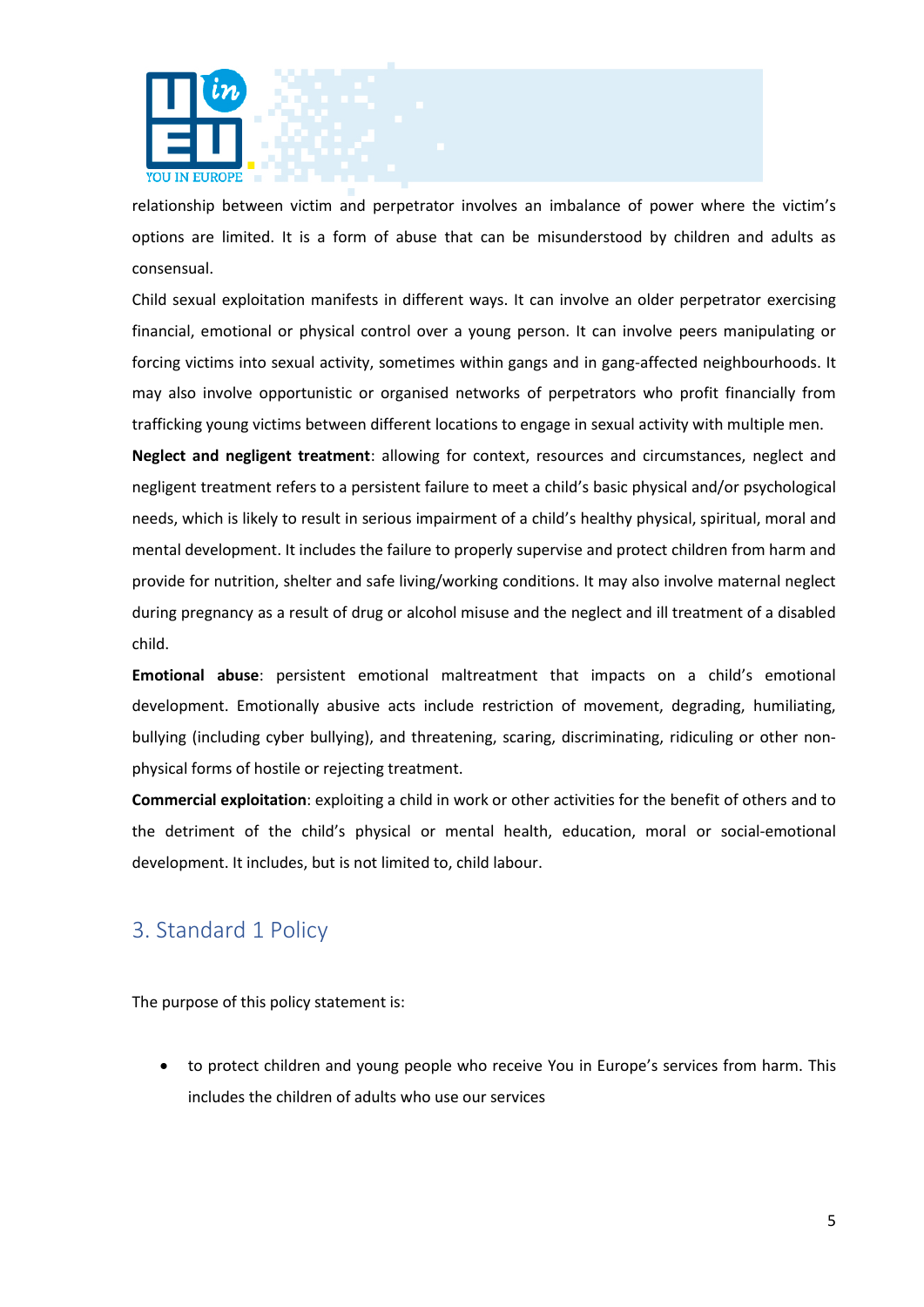

• to provide staff and volunteers, as well as children and young people and their families, with the overarching principles that guide our approach to child protection.

This policy applies to anyone working on behalf of You in Europe, including senior managers and the board of trustees, paid staff, volunteers, sessional workers, agency staff and students. In the frame of our activities, we take care of

- Building child-safe projects and programmes
- Reducing the risk of harm by staff, volunteers and associates
- Running safe events and activities for children
- Ensuring good practice when using media
- Reporting abuse of children in their community

You in Europe will:

- Promote the health and welfare of children by providing opportunities for them to take part in our activities safely.
- Respect and promote the rights, wishes and feelings of children.
- Promote and implement appropriate procedures to safeguard the well-being of children and protect them from abuse.
- Recruit, train, support and supervise its staff, members and volunteers to adopt best practice to safeguard and protect children from abuse and to reduce risk to themselves.
- Require staff, members and volunteers to adopt and abide by this Child Protection Policy and these procedures.
- Respond to any allegations of misconduct or abuse of children in line with this Policy and these procedures as well as implementing, where appropriate, the relevant disciplinary and appeals procedures.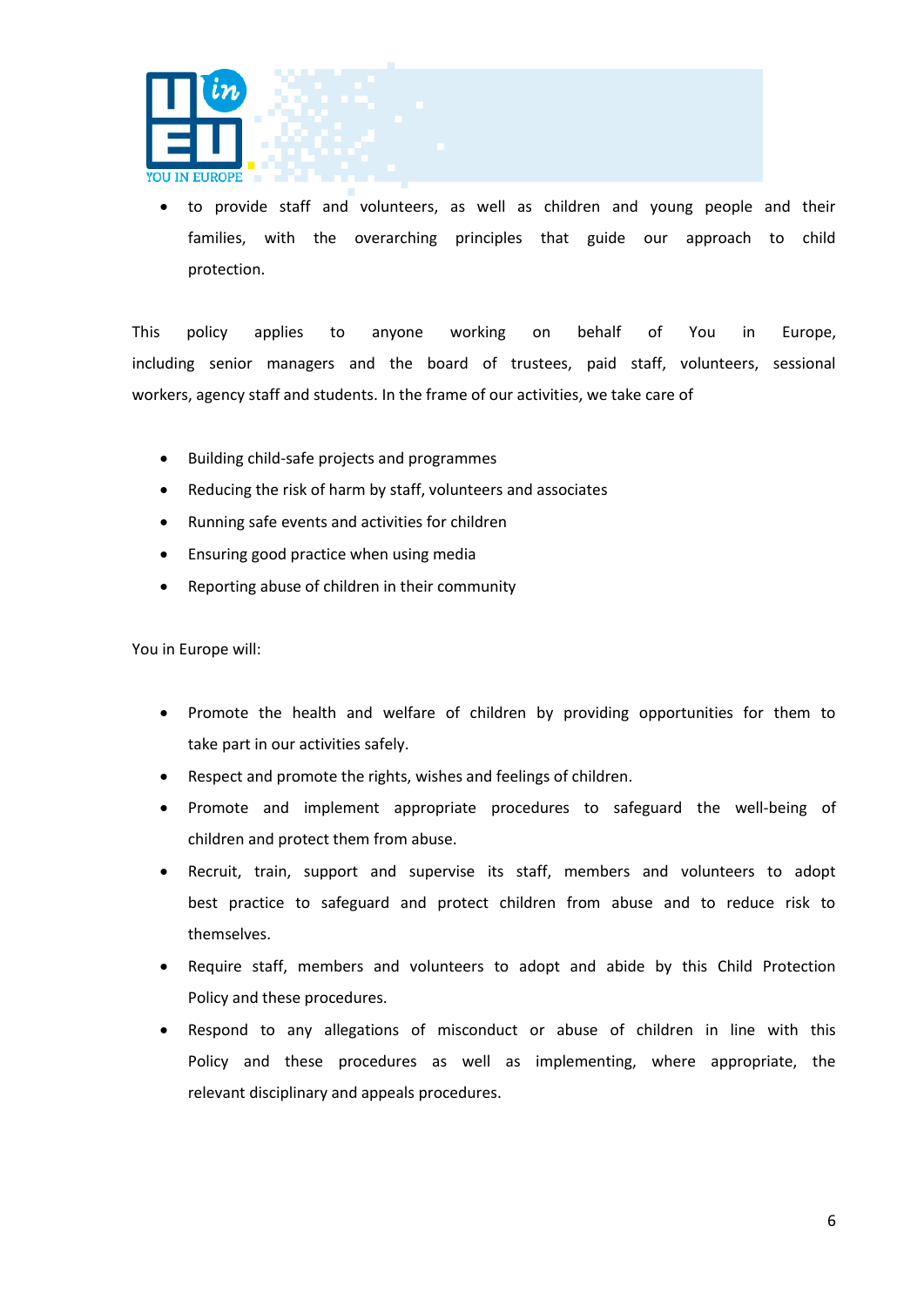

- Observe guidelines issued by local Child Protection Committees for the protection of children.
- Regularly monitor and evaluate the implementation of this Policy and these procedures.
- valuing, listening to and respecting the children
- appoint a nominated child protection lead for children and young people, a deputy and a lead trustee/board member for safeguarding
- adopt child protection and safeguarding best practice through our policies, procedures and code of conduct for staff and volunteers
- develope and implement an effective online safety policy and related procedures
- provide effective management for staff and volunteers through supervision, support, training and quality assurance measures so that all staff and volunteers know about and follow our policies, procedures and behaviour codes confidently and competently
- recruit and select staff and volunteers safely, ensuring all necessary checks are made
- record and store and use information professionally and securely, in line with data protection legislation and guidance
- share information about safeguarding and good practice with children and their families via leaflets, posters, group work and one-to-one discussions
- make sure that children, young people and their families know where to go for help if they have a concern
- use our safeguarding and child protection procedures to share concerns and relevant information with agencies who need to know, and involving children, young people, parents, families and carers appropriately
- use our procedures to manage any allegations against staff and volunteers appropriately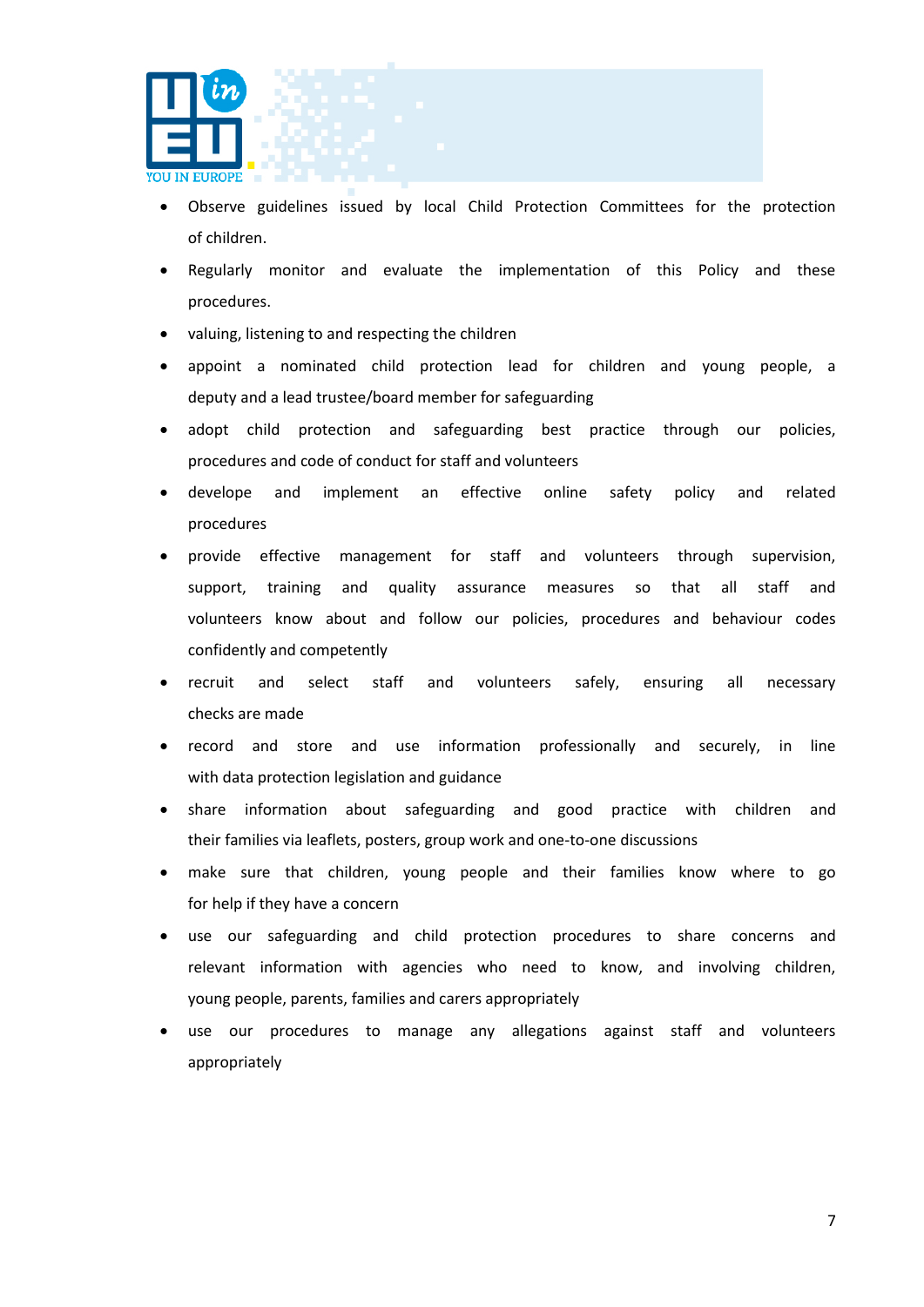

- create and maintain an anti-bullying environment and ensuring that we have a policy and procedure to help us deal effectively with any bullying that does arise
- ensure that we have effective complaints and whistleblowing measures in place
- ensure that we provide a safe physical environment for our children, young people, staff and volunteers, by applying health and safety measures in accordance with the law and regulatory guidance
- build a safeguarding culture where staff and volunteers, children, young people and their families, treat each other with respect and are comfortable about sharing concerns.

## <span id="page-7-0"></span>4. Standard 2 People

This Policy is developed to ensure the highest standards of professional behavior and personal practice to ensure no harm occurs in any situation to children during their involvement in any You in Europe activities or projects.

## <span id="page-7-1"></span>4.1 Staff and Personnel

You in Europe is committed to safe employment and safe recruitment practices, that reduce the risk of harm to children from people unsuitable to work with them or have contact with them. As a condition for working with You in Europe, all staff; Management Board members; interns and volunteers and all those acting on behalf of You in Europe, such as members, consultants or trainers are required to undergo the following:

1. Both acceptance and commitment to our Child Protection Policy and Code of Conduct for working with children by signing a commitment to adhere to the Child Protection Policy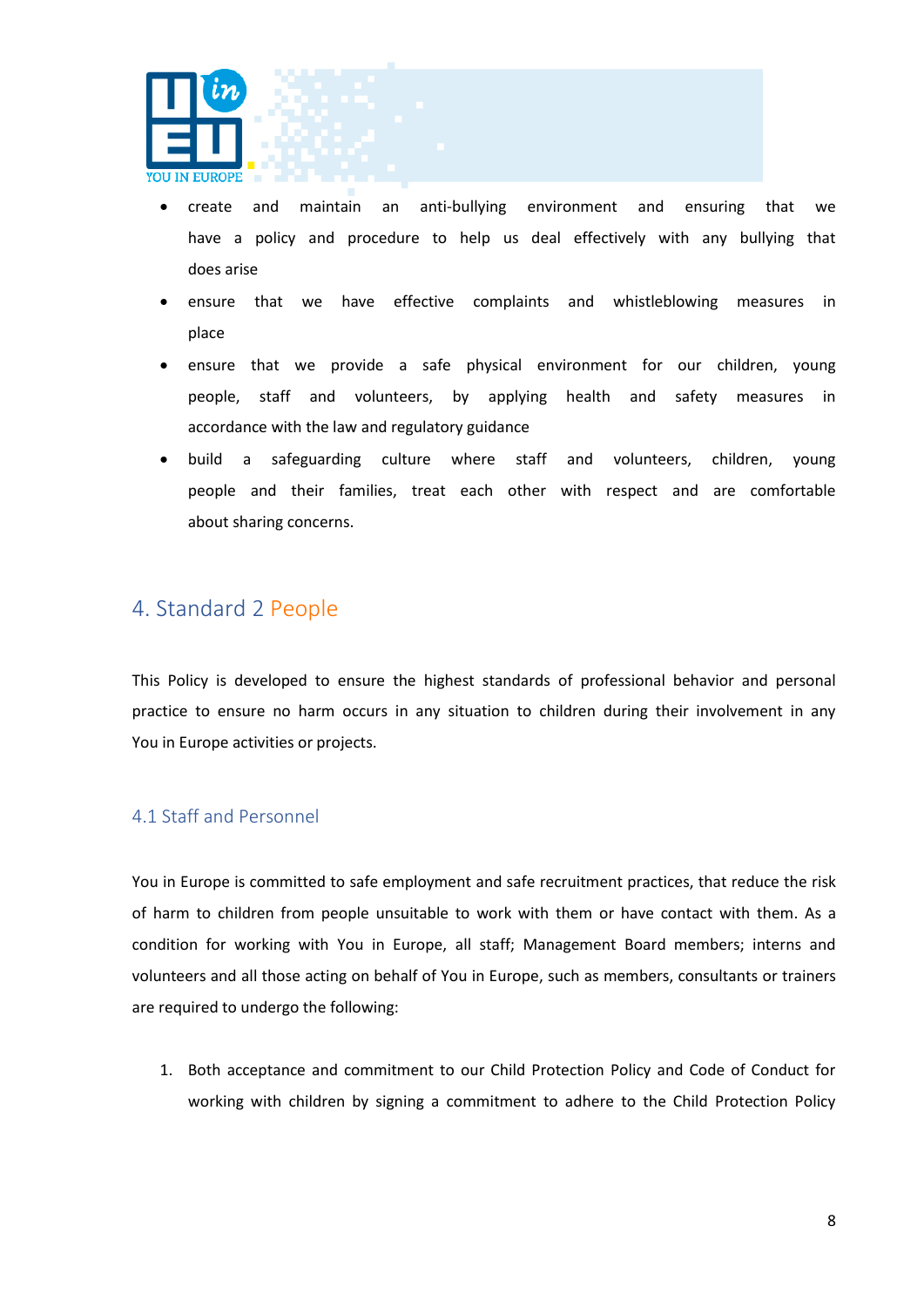

principles and procedures. This includes in the recruitment and appointment process:

- Staff, volunteers, interns and consultants are recruited to clear job or role descriptions that include a statement on the position or role's responsibilities to meet the requirements of You in Europe's child protection policy.
- All recruitment interviews should include a discussion on child safeguarding and protection, the candidate's understanding of this and You in Europe's commitment.
- Adherance to You in Europe's Child Protection Policy are part of You in Europe employment contracts and service agreements.
- 2. Signing a personal declaration stating any criminal convictions, including spent convictions. You in Europe job application forms include a question asking for consent to gain information on a person's past convictions/pending disciplinary proceedings.

For those working directly with children, are added:

- 3. Satisfactory clearance through a police check conducted by the responsible authorities of the country of origin/birth.
- 4. Providing the name and contact information of at least two character references they have known for no less than two years, excluding family members, who have knowledge of the candidate's experience and suitability to work children. The identity of the referees will be verified.
- 5. You in Europe staff is empowered to call out behaviours of members, which are not in compliance with You in Europe's child protection policy.

## <span id="page-8-0"></span>4.2 Training and Education

You in Europe will ensure an appropriate level of safeguarding training is available to its Trustees, Employees, Volunteers and any relevant persons linked to the organisation who requires it (e.g. contractors). For all employees who are working or volunteering with children, this requires them as a minimum to have awareness training that enables them to: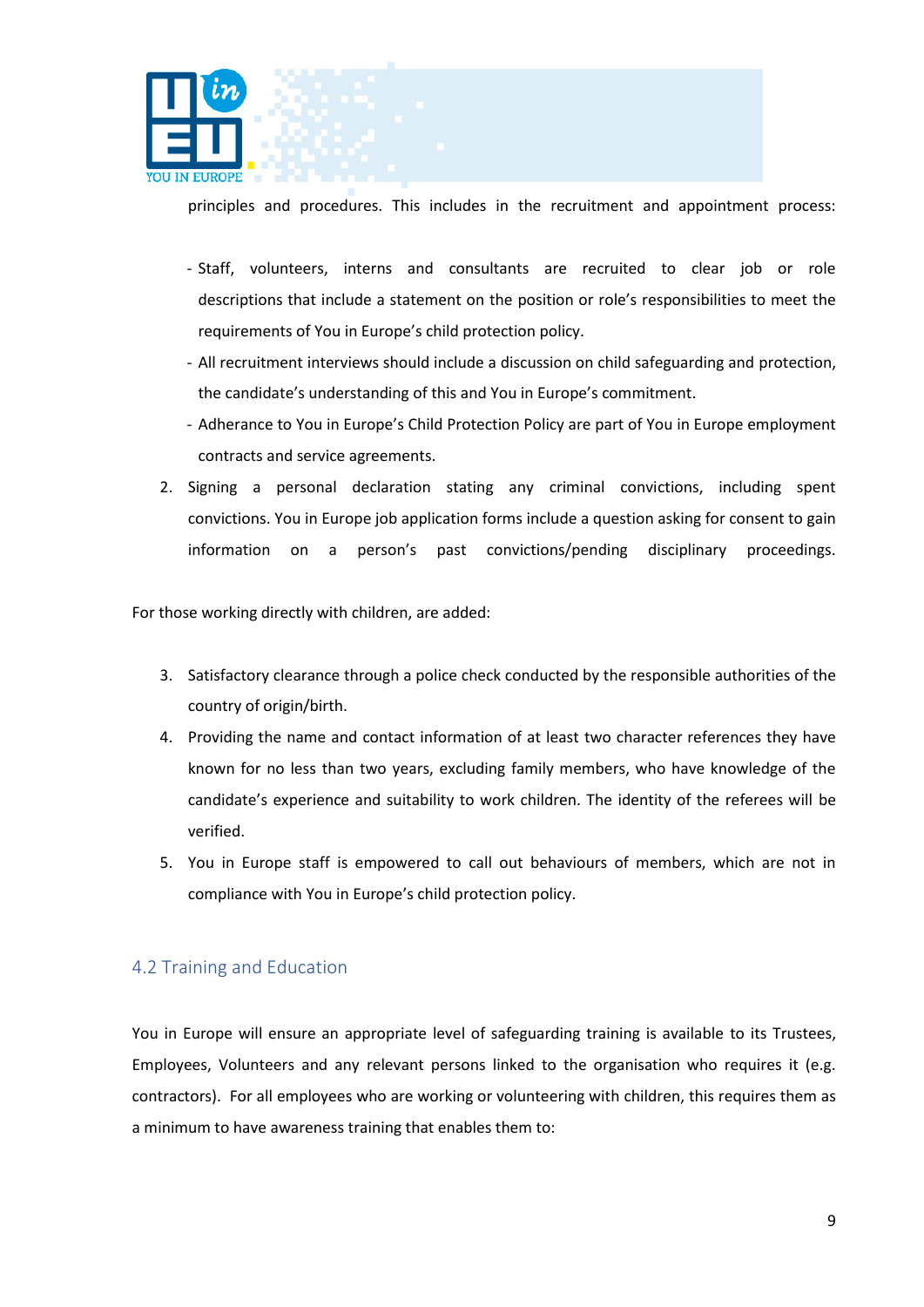

- Understand what safeguarding is and their role in safeguarding children.
- Recognise an child potentially in need of safeguarding and take action.
- Understand how to report a safeguarding Alert.
- Understand dignity and respect when working with children.
- Have knowledge of the Safeguarding Children Policy
- Behave according to guidelines for those in direct contact with children, and guidance on the acceptable and unacceptable sharing of information on children.

Training will also allow staff to be able to identify sources of support for children and their families.

## <span id="page-9-0"></span>4.3 Behaviour protocols

Any staff, employee, volunteer, intern, management board member, consultant or adviser who has direct contact with children in his/her work will be fully informed of You in Europe's Code of Conduct (attached).

## <span id="page-9-1"></span>4.4 Management

A Child Protection Focal person (CPF) will be appointed who will be responsible for:

- Promoting awareness, kowledge and implementation of the Child Protection Policy throughout the organisation.
- Monitoring implementation of the Policy and reporting on developments at Team meetings and for the Management Board.
- The development of child protection training resources is required.
- Maintaining knowledge of best practices and statutory requirements.
- Acting as a source of support and information for staff on safeguarding issues.
- The name and contact details of the CPF will clearly be displayed in the You in Europe office and new staff will be made aware of the role.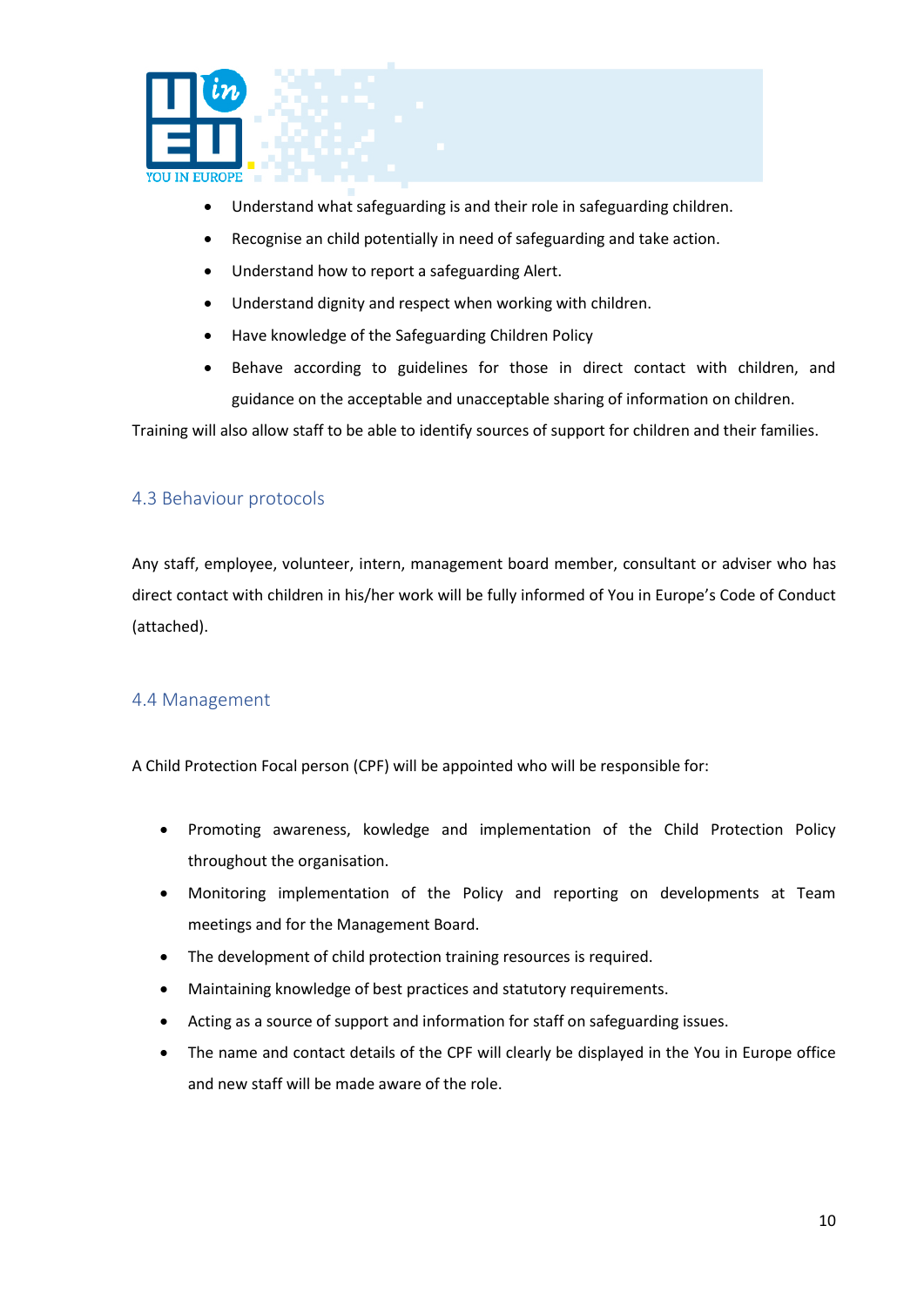

• The disclosure of personal information about children, including legal cases, will be limited to those employees, interns, volunteers, MB members who need to know. You in Europe expects all employees, volunteers and trustees to maintain confidentiality. However, information should be shared with the Local Authority if a child is deemed to be at risk of harm or **contact the police if they are in immediate danger, or a crime has been committed**. For further guidance on information sharing and safeguarding see (name of Confidentiality and Information Sharing policies].

The Management Board will have the overall responsibility to oversee and ensure the Policy's implementation.

## <span id="page-10-0"></span>4.5 Responsibilities of Staff and Volunteers

a) To follow the safeguarding policy and procedures at all times, particularly if concerns arise about the safety or welfare of an adult at risk or a child.

b) To participate in safeguarding training and maintain current working knowledge of safeguarding.

c) Always discuss any concerns about the welfare of any client or child with their line manager. If the line manager is unavailable, staff and volunteers must go direct to the CPF.

d) Work collaboratively with other agencies to safeguard and protect the welfare of people who use our services.

e) Remain alert at all times to the possibility of abuse.

f) Recognise the impact that diversity, beliefs and values of people who use services can have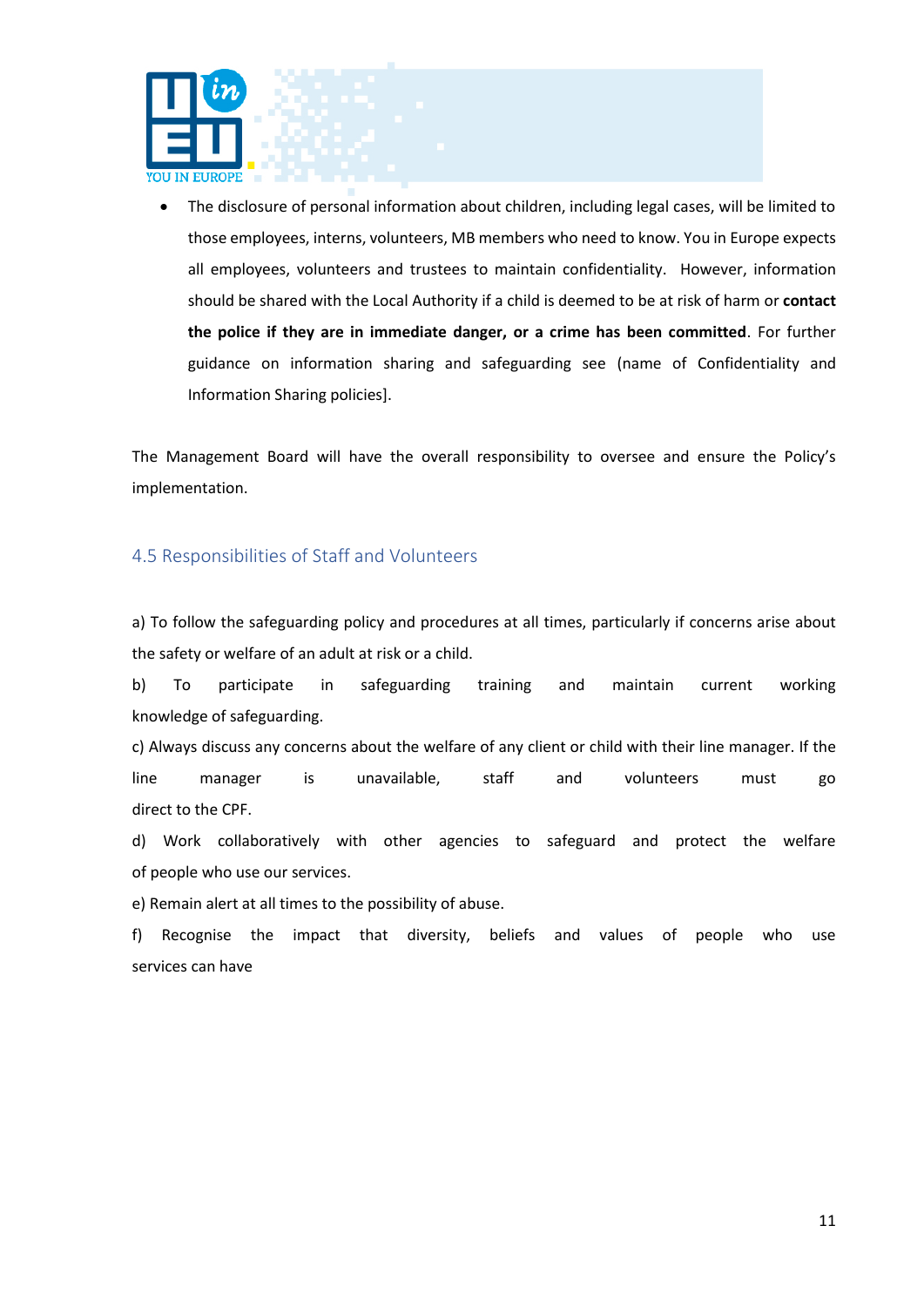

#### <span id="page-11-0"></span>4.6 Relations with partners:

You in Europe has a range of partners, including donors, local NGOs, government, contractors, and suppliers. All need to agree to a commitment to keep children safe that is appropriate to that partnership. This means making sure that:

- partners are clear about the nature of the partnership relationships that they enter into
- there is a sound assessment of the partner's contact with, and impact on children during the partnership and what this means for child safeguarding agreements
- agreement is reached on how our organisation and the partner will support one another to achieve compliance and competence around child safeguarding, including the provision or exchange of resources
- there is clarity in partnership agreements on reporting and responding to child safeguarding concerns. For instance: what is the line of responsibility for reporting between partners; what are the implications for the partnership agreement of concerns being reported and confirmed
- terminating agreements if a concern has arisen should be avoided. Termination should be dependent on the partner's mishandling of the concern.

# <span id="page-11-1"></span>5. You in Europe's Child Protection Code of Conduct

You in Europe is committed to protecting children from abuse and exploitation. It will take all necessary actions to prevent and/or respond to children in such situations. You in Europe will respond to all reports of actual or alleged abuses based on its Child Protection Policy, irrespective of the nature of the referral, who the allegations are about or who the referrer is or where she/he is from.

This Code of Conduct includes guidance on ethical and proper standards of behavior of adults towards children, and also of children towards other children. It has been developed with the best interests of the child as the primary consideration and should be interpreted in a spirit of transparency and common sense. You in Europe aims for everyone, children and adults, to participate in a safe and happy way in You in Europe's work and activities.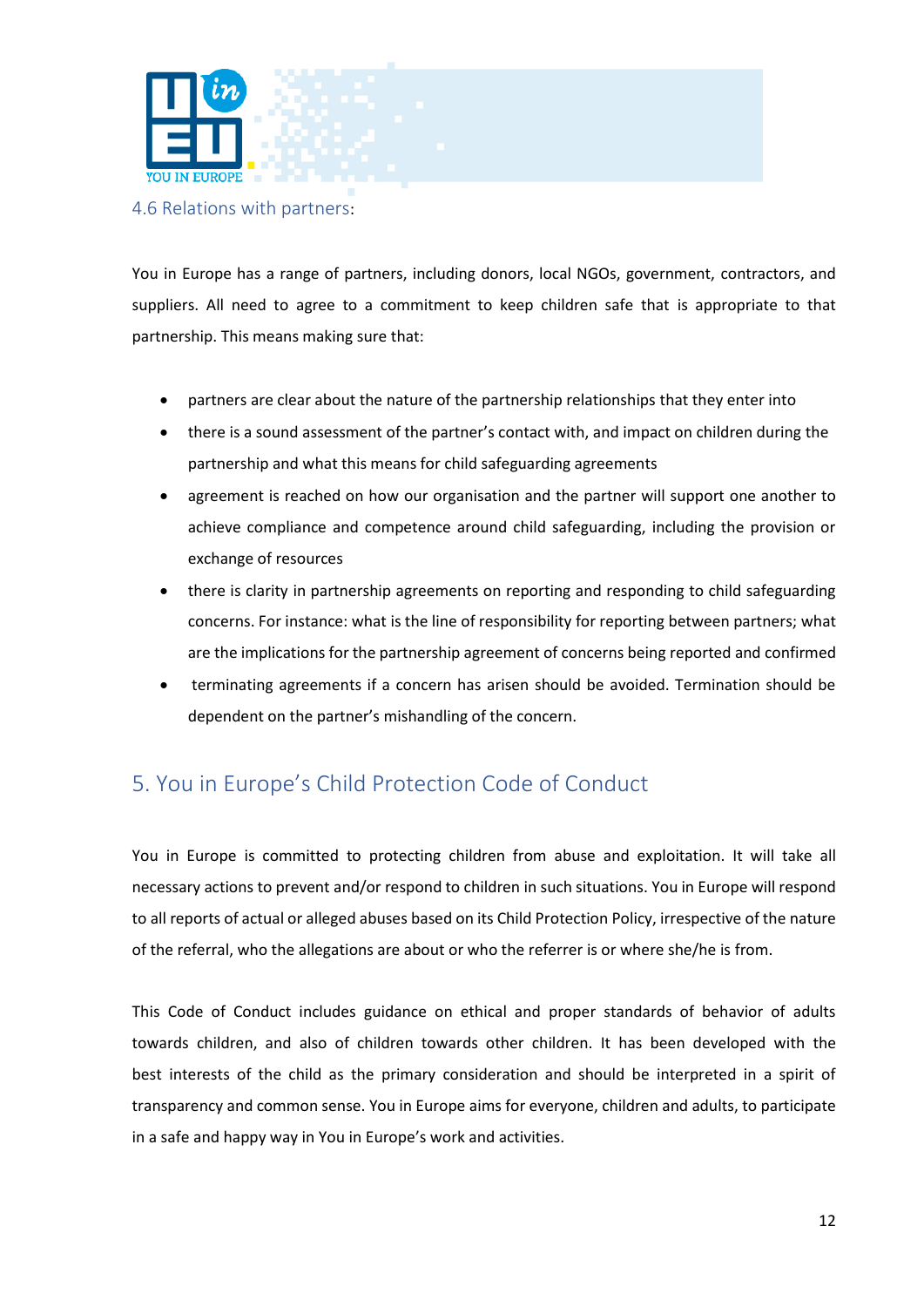

- Be aware what constitutes child abuse and exploitation (included in the Child Protection Policy) and understand its provisions.
- Know signs of abuse and reporting any suspicious observations immediately to the Child Protection Focal Person.
- Ensure that you know who the Child Protection Focal Person at You in Europe is.
- Respect lines of authority and reporting procedures.
- Respect the basic rights of others by facing fairly, honestly, and tactfully, and by treating people with dignity and respect.
- Treat all children equally: be inclusive and involve all children without discrimination.
- Work actively to ensure the highest levels of respect towards each other.
- Maintain high standards of personal and professional conduct both personally and in others.
- Protect the health, safety and well-being of yourself and others.
- Be aware of high-risk peer situations (e.g. unsupervised mixing of older and younger children and possibilities of discrimination against minors)
- Be aware of potential for peer abuse (e.g. bullying of children)
- Be concerned about the way in which your language, actions, and relationships with children could be perceived.
- Develop special measures/supervision to protect younger and especially vulnerable children from peer and adult abuse.
- Provide an enabling environment for children's personal, physical, social, emotional, moral and intellectual development.
- Encourage and respect children's voices and views.
- Limit access to and/or not expose children to any inappropriate electronic material.
- At all times respect the confidentiality of children's personal information.
- Obtain written consent from the child and parent/carer when photographing, filming or requesting personal information for activities.
- Ensure that there is a minimum of two staff members present in meetings with children (to allow one to go out to deal with any immediate needs of children).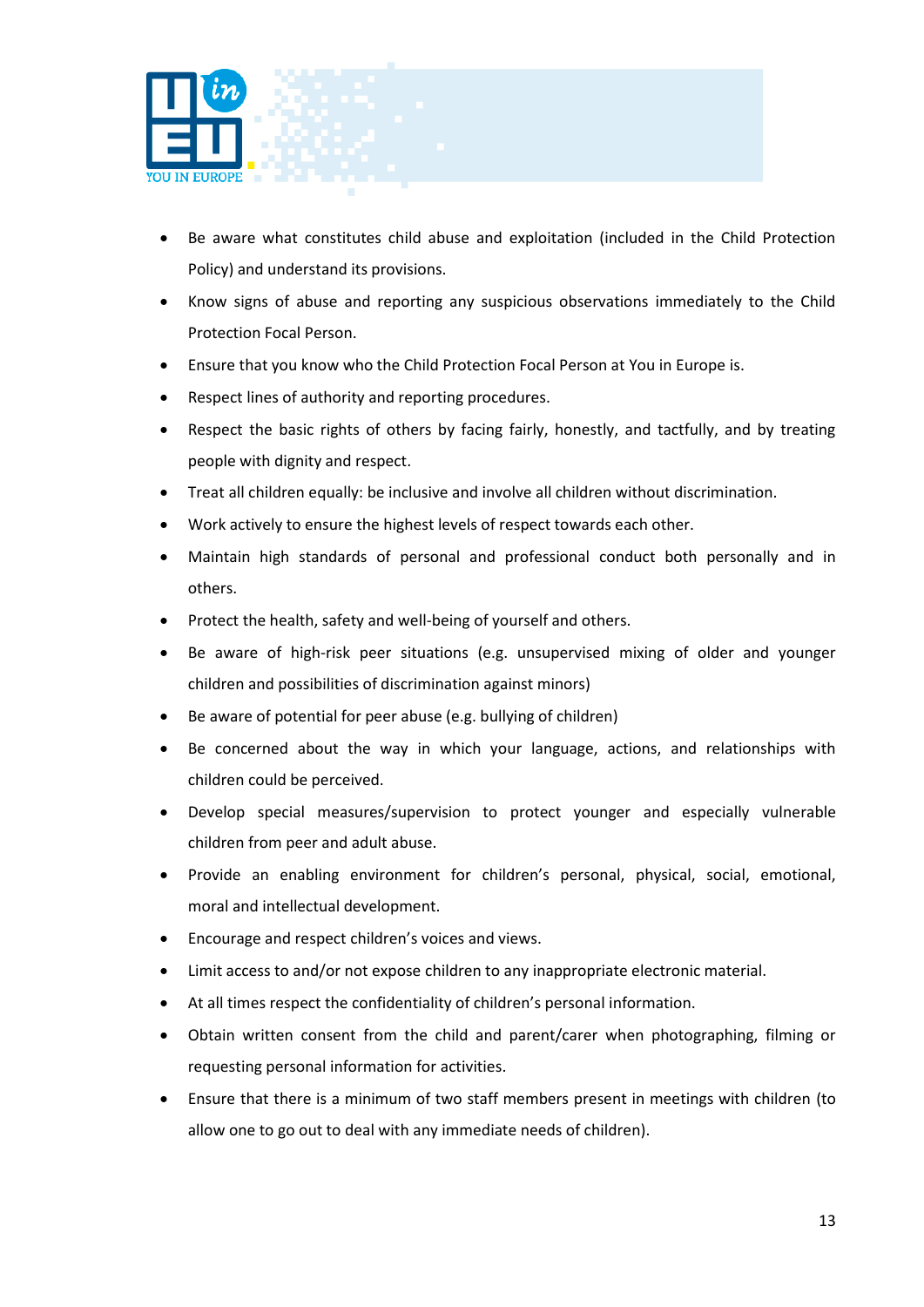

- Ensure that when children with disabilities participate that all buildings are fully accessible for them.
- Precise information on specific equipment used by the disabled child needs to be obtained prior to the event to ensure its accessibility to all buildings and meeting spaces.
- Accompanying adults should not be younger than 21 years old, unless in exceptional circumstances and agreed in advance.
- When participants are invited to stay overnight, room sharing arrangements are agreed in advance and with consent of the parents/guardians and children.

#### **DON'T**:

- Engage in any form of sexual activity with children.
- Avoid any action or behavior that could be construed as poor practice or potentially abusive. For example, never behave in an inappropriate or sexually provocative manner.
- Never have a child stay overnight in the adult's room or sleep in the same bed.
- Do not perform activities for children that they can do themselves, including dressing, bathing and grooming.
- Do not discriminate, shame, humiliate, belittle, or degrade children. This includes anything that may be considered emotional abuse (e.g. use language that will mentally or emotionally abuse a child or tell a story/show pictures that will mentally or emotionally abuse a child).
- Do not hit or otherwise physically assault participants.
- Do not act in any way that may be abusive or place others at risk of abuse.
- Do not condone violations of this code by others staff, interns, consultants, etc.
- Do not be alone with a child in any circumstances that might be questioned by others
- Do not allow children to engage in sexually provocative games with each other.
- Do not kiss, hug, fondle, rub, or touch a child in an inappropriate or culturally insensitive way (e.g. do not initiate physical contact, such as holding hands, unless initiated by the child)
- Do not suggest inappropriate behavior or relations of any kind or encourage any crushes by a child.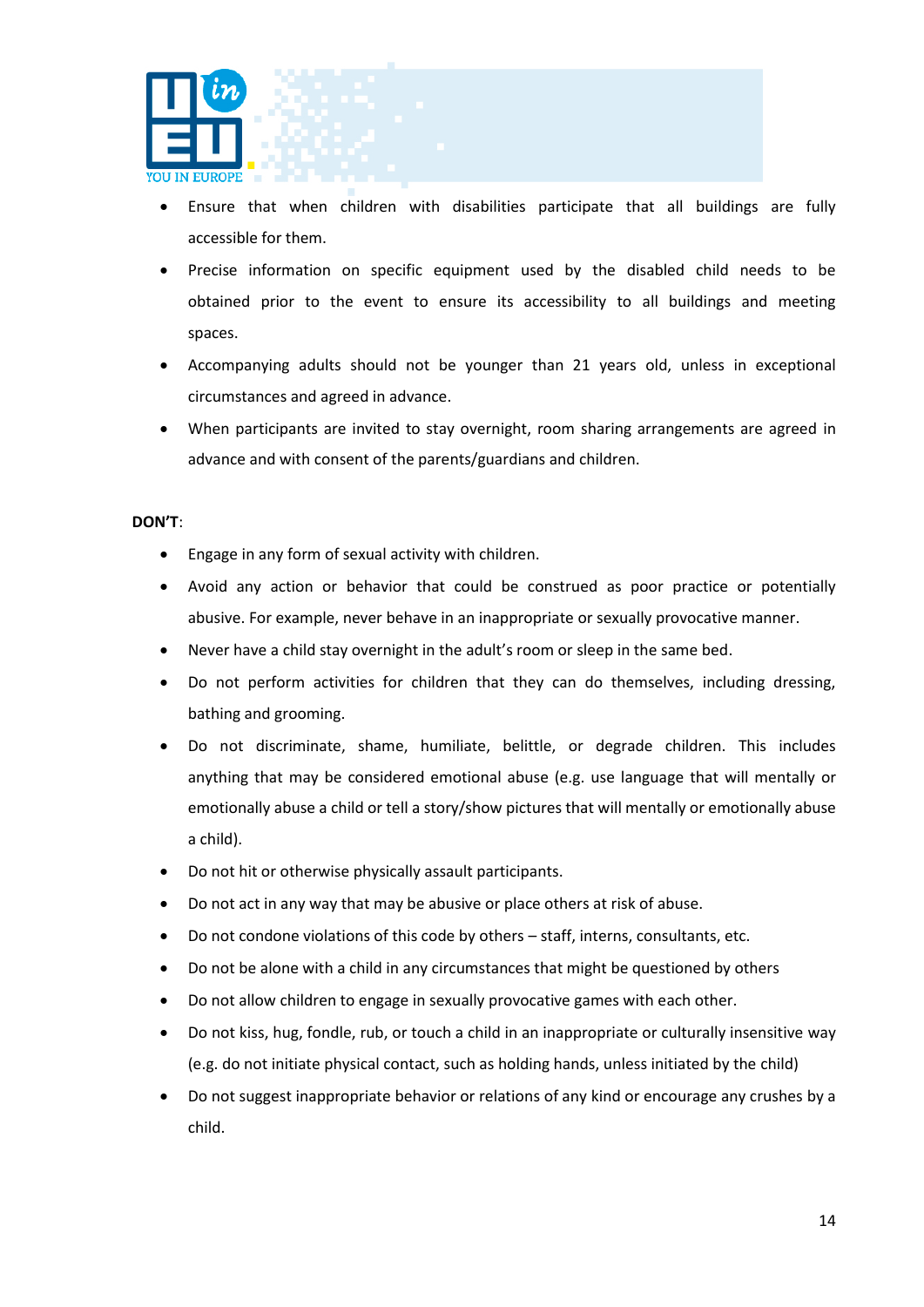

- Do not take photos, film or request personal information if not required for You in Europe's activities.
- Do not use inappropriately contact details (including social media accounts) from children out of You in Europe's programmes. Report any suspicious observations or alleged abuse as well as any circumstances or situations, which may be subject to misinterpretation to the Child Protection Focal Point.

## <span id="page-14-0"></span>6. Standard 3 Procedures

#### <span id="page-14-1"></span>6.1 Implementation strategy: Reporting Procedures

All staff, volunteers and interns should be alert to signs that may suggest a child is in need of help (see annex 1).

Deciding whether to report can be a very difficult responsibility. The reporting procedure is made widely available to ensure that everyone is clear what steps to take regarding the safety of children and other witnesses.

All witnessed, suspected or alleged violations of You in Europe's Child Protection Policy will be immediately reported to the Child Protection Focal Person (CPF) – using the safeguarding reporting form (annex 2). The guiding principle here is that the safety of the child is always the most important consideration. These records will be stored securely with access limited to the CPF; a report must be made to the nominated Management Board member.

At meetings and activities where children are directly involved, children will be informed about You in Europe's safeguarding policy, code of conduct, the existence of the child protection focal person and complaints mechanism in a child-friendly manner.

The first stage is to decide whether the concerns are internal to the organisation or relate to an external situation.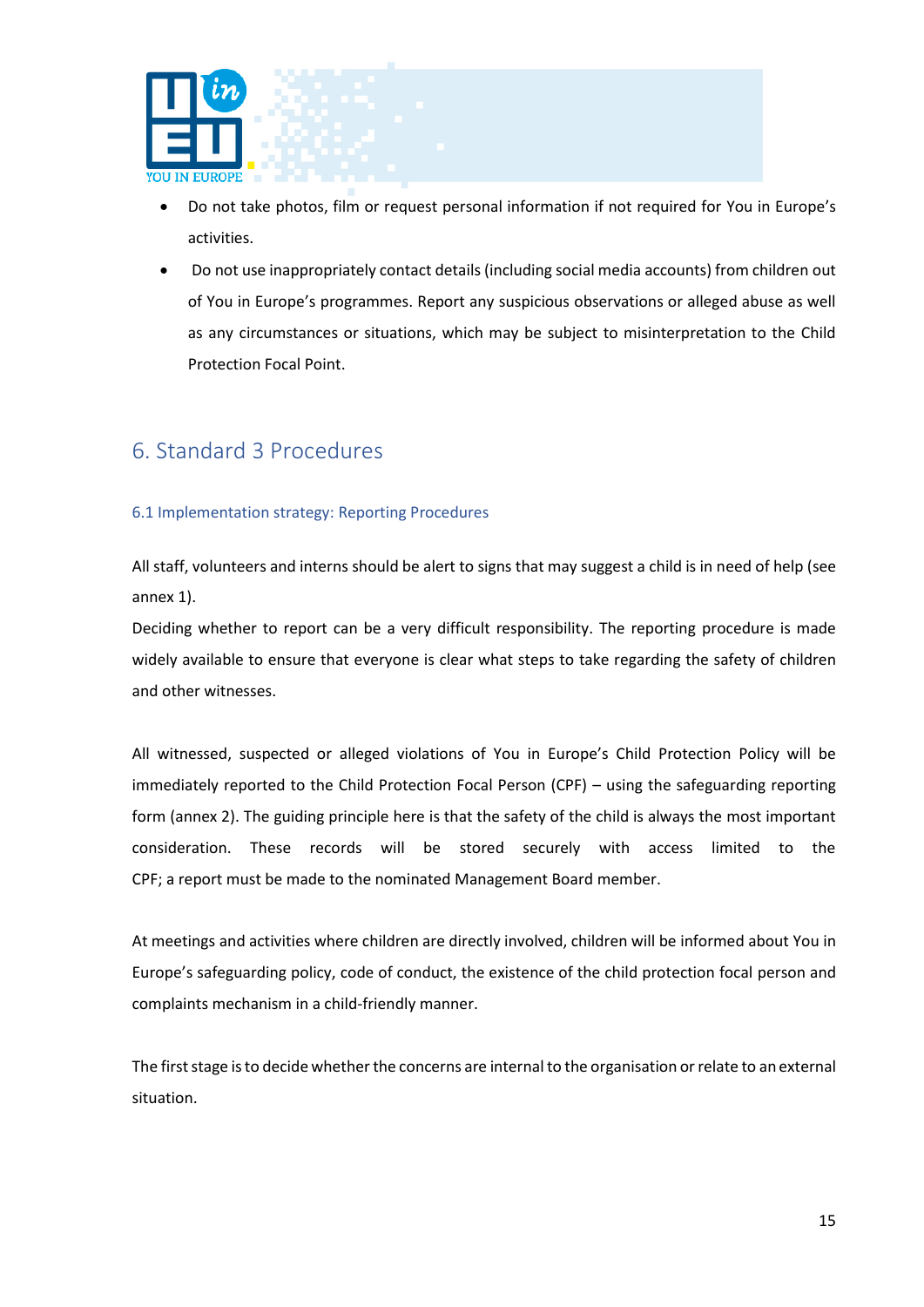

When a child protection/safeguarding concern is brought to your attention – **ACT**

**A**ct on your concerns. If in doubt, speak out.

**C**hild-centred. The protection of children is the most important consideration.

**T**ime counts. Ensure timely, effective, confidential and appropriate responses to child safeguarding issues.

If the concern is internal – regarding the behavior of staff, volunteers, interns, MB member or members, you have to consider whether you need to report to the local/national authorities. If not, the internal safeguarding procedure needs to be applied. If yes, you have to report to the designated authorities and follow-up on action taken by the authorities and decide on further response, record case and action taken.

If the concern is external - meaning that there is concern regarding abuse outside the organisation, you have to consider whether the concern is due to the way the organisation is delivering business and then decide whether this needs reporting to local or national authorities. After this the same procedure as for internal concerns is applied.

The CPF will act on the concerns or allegations in a confidential manner in accordance with the standardized process developed by You in Europe in the best interests of the child, irrespective of the nature of the referral, who the allegations are about or who the referrer is or where she/he is from. The CPF will take appropriate action to protect the child/children in question from further harm and during and following an incident or allegation. An assessment of the specific kind of support and assistance that is needed by the child(ren) affected by the incident will be immediately be offered. This may also involve arranging a medical assessment. The relevant contact details for child protection services, local services department, policy, emergency medial help and help lines will also be readily available and easily accessible (see annex 4 with key contacts information). The CPF will be responsible to contact the child's family (or guardian) and inform them of the incident and assistance provided. A safeguarding report (annex 2) must be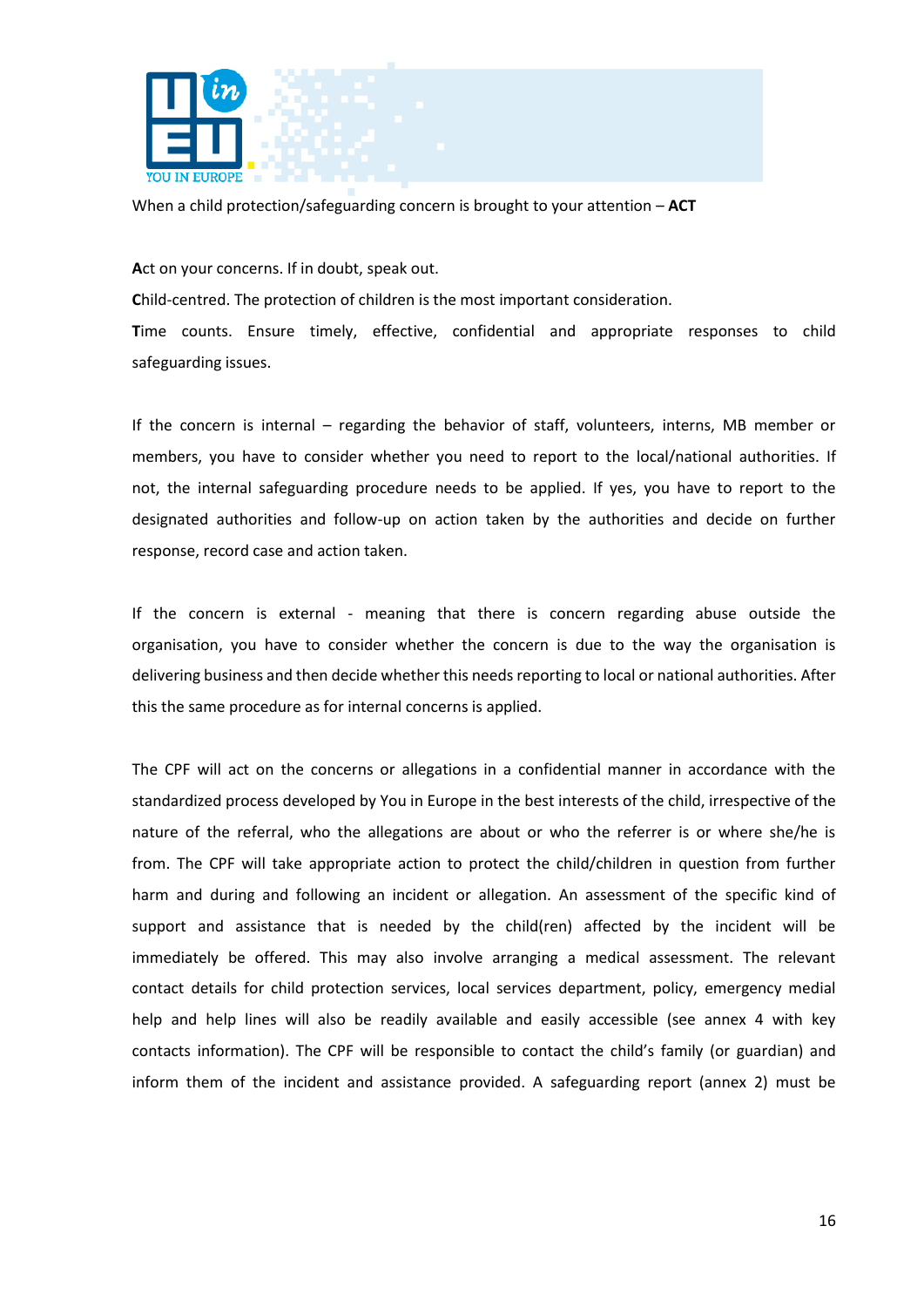

compiled to document details of the incident. The "best interests of the child" must be considered throughout the process.

An assessment of the specific kind of support and assistance that is needed by the children affected by the incident will be offered.

#### <span id="page-16-0"></span>6.2 Implementation strategy: The internal safeguarding procedure

You in Europe will immediately suspend any employee, volunteer, intern, board member, consultant, adviser who is alleged to have violated the Child Protection Policy, pending the outcome of the investigation. You in Europe reserves the right to take any disciplinary action against any of the above who have been proven guilty in an investigation, which may include reporting the incident to the police.

The investigation completed by the Secretary General will be submitted to the Nominated Management Board member who will come to a decision about action to be taken. Decisions from any investigation will be confirmed in writing to the individual concerned.

When investigating concerns or complaints, the process should be always be fair and, where complaints are upheld, the individual will have the right to appeal the decision. In such instances, the individual must write to the board of You in Europe within one week of receiving written confirmation of the complaint outcome, explaining the grounds for appeal. The board of You in Europe will consider the appeal, which will include re-examining the evidence and reports and may include talking directly to staff and others involved. You in Europe's board will come to a final decision, which will be confirmed in writing. The decision from the appeals process is final. In cases where staff from You in Europe members or accompanying adults with children are alleged to have violated You in Europe's Child Protection Policy in meetings and activities organised by You in Europe, this needs to be reported to the You in Europe CPF. The You in Europe CPF will investigate the complaint(s) or concerns confidentially and discreetly and report this to the board.

Where possible You in Europe's CPF will discuss the concerns with the responsible person and/or his/her organisation in order to change the behavior or acts of the concerned person/organisation. In case the person or organisation is not able or willing to change its behavior according to the standards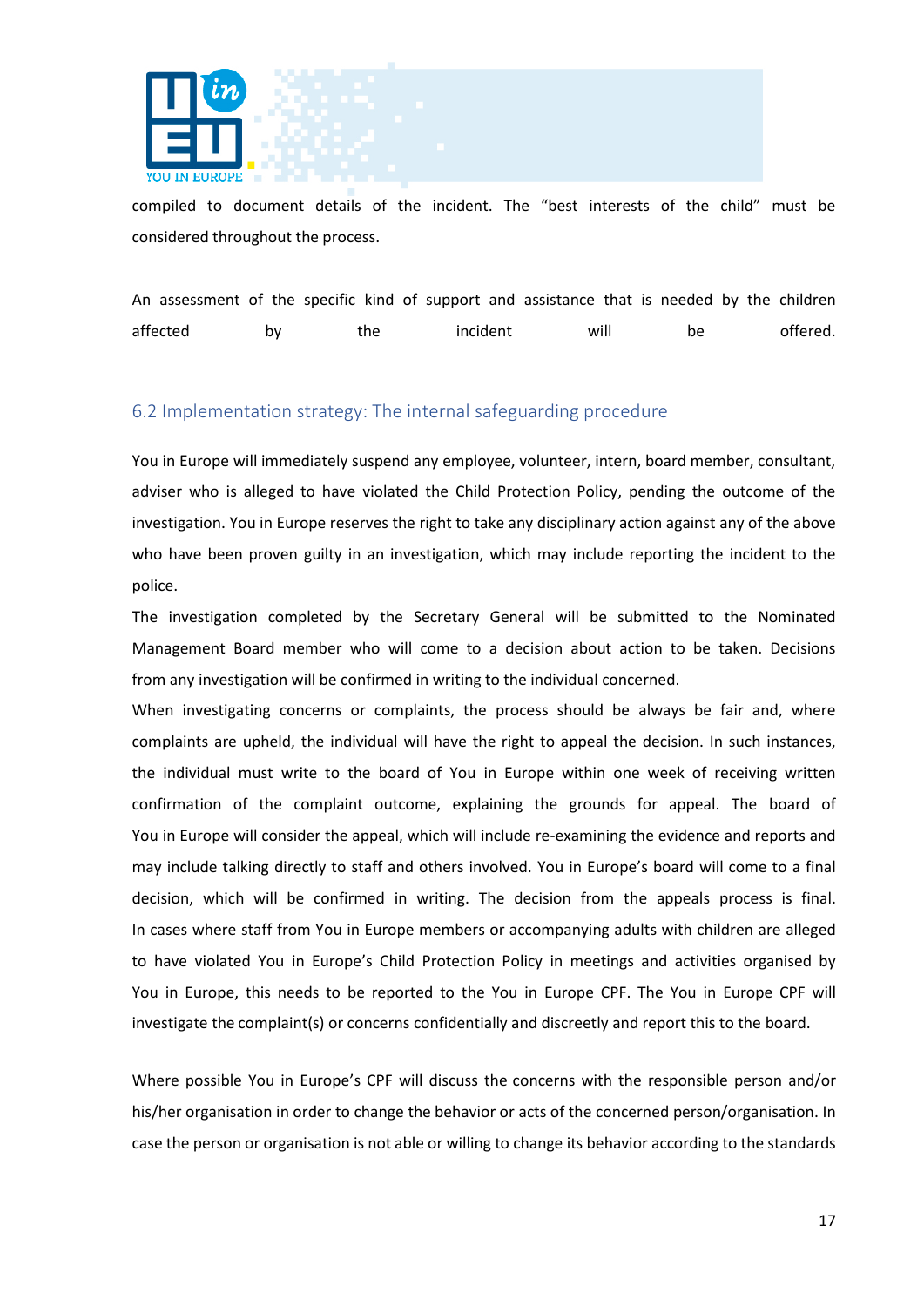

of You in Europe's Child Protection Policy, the board may decide to fire him/her. In cases of acts of a criminal nature committed by You in Europe member organisations in relation to activities organised by You in Europe this will be referred to the police.

# <span id="page-17-0"></span>7. Communication and Media Guidelines

The chapter of the Child Protection Policy sets out the principles You in Europe employs when communicating externally about our work and the work of our members. It contains general principles for ensuring children are kept safe at all times, as well as specific guidelines which must be followed by You in Europe staff as well as photographers, film crews and journalists visiting

In order to make sure that all children are protected in all situations it is important to obtain written consent of the parent/carer or legal guardian of children that clearly states if they agree that photos or statements of children can be publicly used or not. (Annex 3 includes a specific media consent form).

## <span id="page-17-1"></span>7.1. Principles

The rights and dignity of the child must be respected at all times and the best interests of the child maintained as the paramount concern of our communications. You in Europe will never use discriminatory or degrading language. This section is providing guidelines on the use of images, films and stories of children for media and communication purposes to ensure data protection and to protect children themselves. Abusers have sometimes targeted children whose pictures they have seen in media and communication material.

In You in Europe communications about children, the following principles will apply:

**Dignity:** The child's dignity must be preserved at all times. Languages must not degrade, victimize or shame the child. In images, children should always be dressed appropriately and should never be depicted in any poses that could be interpreted as sexually provocative.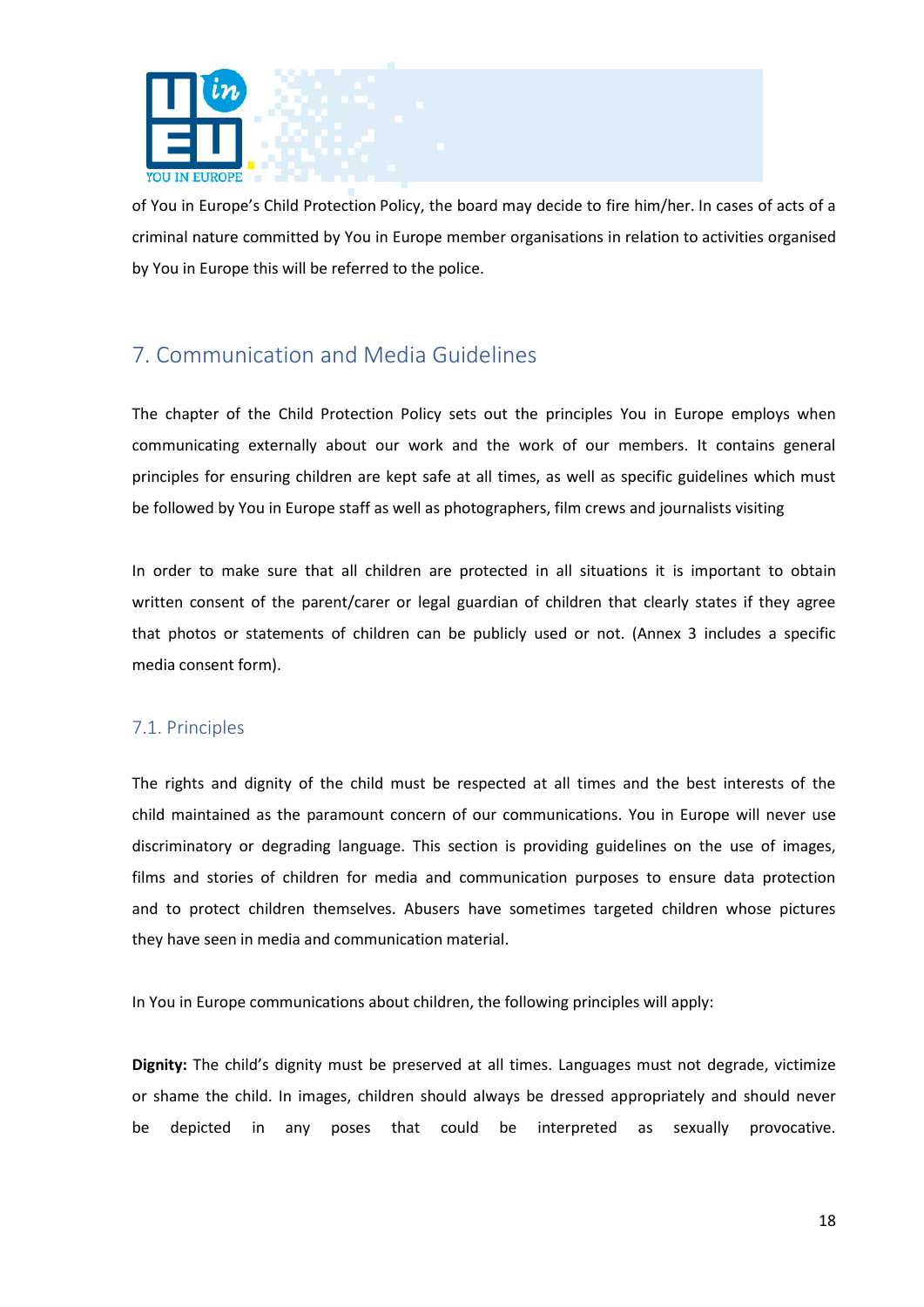

**Accuracy**: The portrayal of children must not be manipulated or sensationalized in any way. Images and stories should provide a balanced depiction of the child's life and circumstances, balancing negatives with empowering images or showing the progress that children are making. Communications should avoid making generalisations, which do not accurately reflect the nature of the situation and pictures should not be taken and used out of context. **Privacy:** Any information that could be used to identify a child or put them at risk will not be used. You in Europe will ensure that:

- $\triangleright$  Only use first names of children: be careful not to reveal details about the place where they live, their school and other information to would lead to their place of residence. If needed for child safeguarding, the names of children will be changed.
- $\triangleright$  Information about a child/children's life and photographs of children (including information stored on the computer) will be kept in secure files. Access to these should be limited to those that need to use them during the course of their work.
- $\triangleright$  The recorded images should focus on an activity and, where possible, feature groups of children rather than individuals.
- $\triangleright$  You in Europe is committed to represent a broad range of children boys and girls, of various ages, abilities and ethnic groups in its publications, videos. You in Europe will ensure diversity of children to be presented in its communication material.

**Complaints procedure**: Any complaints or concerns about inappropriate or intrusive images should be reported and recorded like any other child protection concern (see chapter 6).

#### <span id="page-18-0"></span>7.2 Informed Consent

Informed consent must always be sought before taking any photos, videos, or requesting personal information about children's lives that may then be used in You in Europe materials. Informed consent means that children are told how You in Europe may use the information or image/film and that they are under no obligation to agree to its use. They should also be reassured that locations and other identifying information that might to the location of residence of children will be changed. They will need to be asked whether they give consent that their first name is shared with the information or image/film.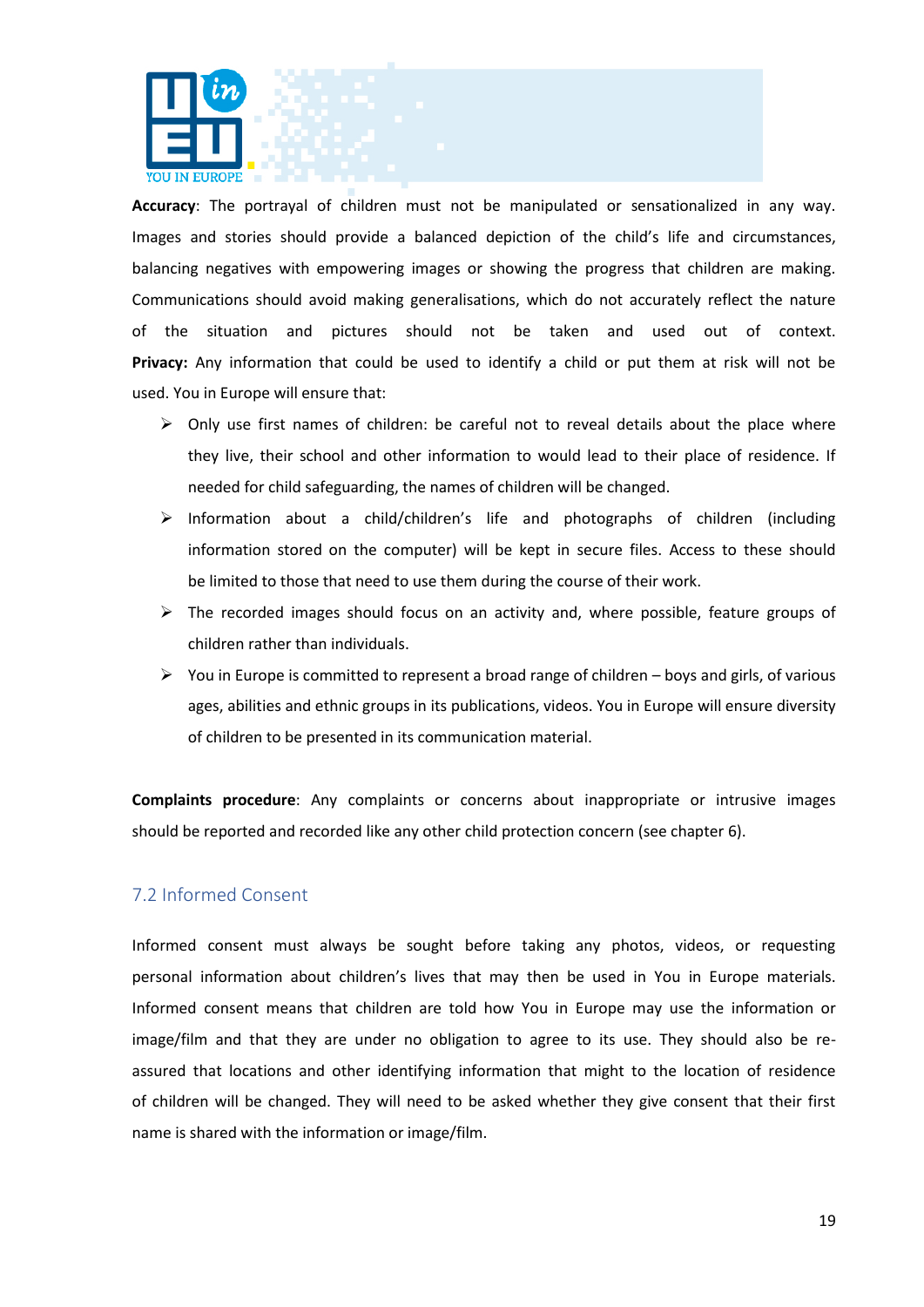

Consent must be obtained by completing and signing the media consent form. Consent is also required from the child's parent/carer or guardian, who must countersign the form or, where this is not possible, from the organisation working with them.

The media consent forms and other consent forms will be kept by You in Europe. Obtaining prior written consent, does not mean that there is no requirement to obtain verbal consent at the time of taking photographs/video/interviews.

## <span id="page-19-0"></span>7.3 Interviewing Children

Interviewing children requires skills and certain basic principles should be followed to ensure their dignity and their rights are respected.

**Informed Consent**: In relation to interviews, informed consent includes explaining what subjects are likely to be covered in the interview and clarifying the child's right to withdraw their consent at any point. The interviewer should review the child's understanding of consent at the start of the interview.

**Provision of support**: There should be someone else present during the interview, who the child is familiar with. Wherever possible, the child should be given a choice regarding who supports him/her during the interview.

**Respecting the right to say No**: Be clear before you start the interview that the child only has to talk if they are comfortable doing so, and they can stop and withdraw their consent at any point.

**Gender**: Consider the different needs of boys and girls and whether they would be more comfortable to talk to a man or a woman. Gender must be considered when deciding what topics may be discussed.

**Respecting the right to information**: If you are going to take notes, or record the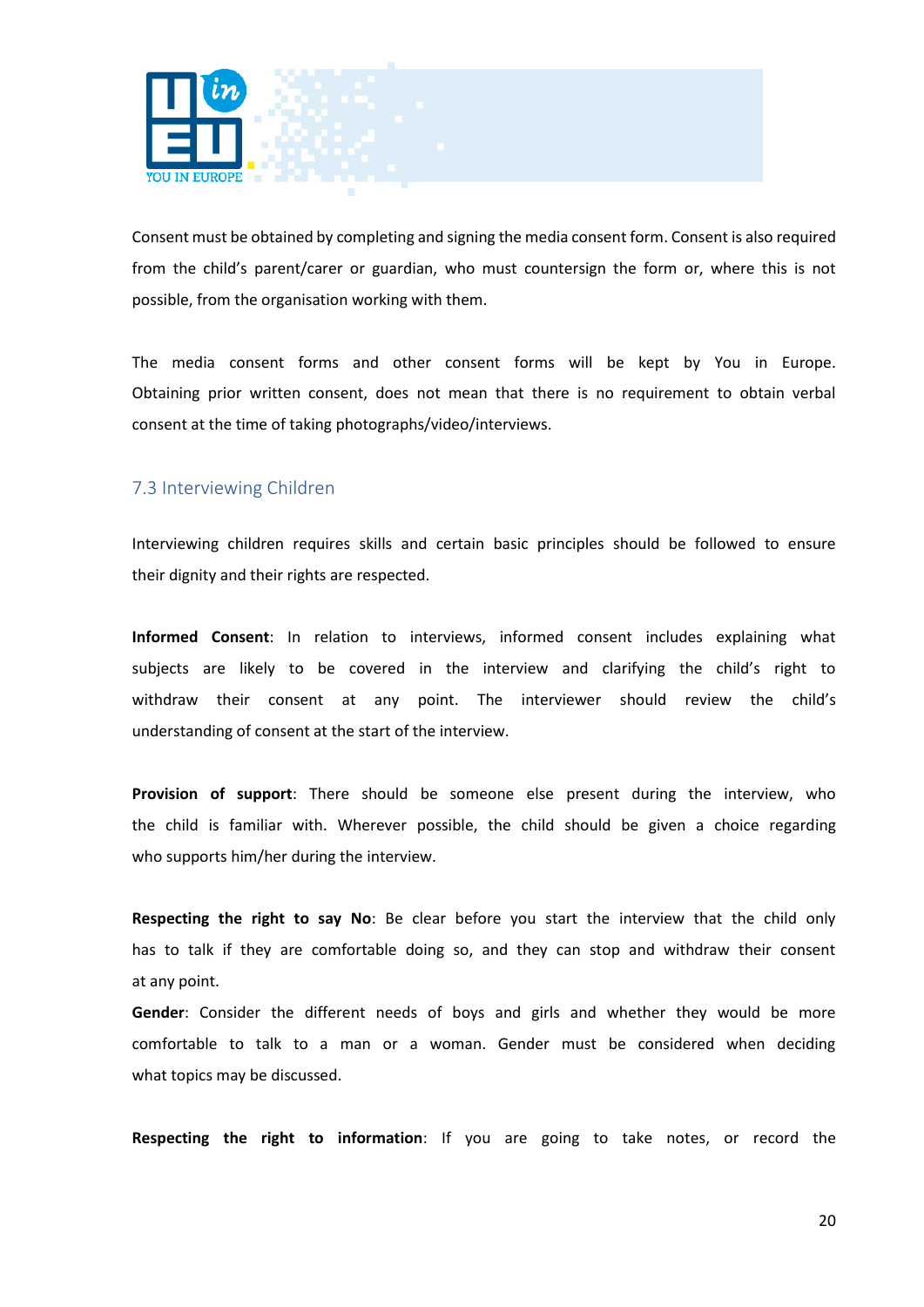

interview in another way, you must explain this to the child and verbally ask their permission to do so.

## <span id="page-20-0"></span>7.4 Visits by Photographers, Films Crews, Journalists and Others

Special care must be taken when organizing visits for external photographers, filming crews, journalists or visitors within the scope of You in Europe projects, activities and publications:

- ➢ Journalists, photographers/film crews must be fully briefed about You in Europe's child protection policy before they meet the children, who will be interviewed, photographed or filmed. They sign their commitment to adhere to this policy.
- $\triangleright$  Make sure that photographers and filmmakers are not allowed to spend time with or have access to children without supervision. They have to be accompanied by You in Europe staff at all times.
- ➢ Children, parents and guardians must be informed about how the film, photograph or story will be used and consent for this obtained. This is distinct to the consent they have given for use of materials by You in Europe or the national/local organisation they are involved in.
- $\triangleright$  Copies of images, film and story should be sent to the (member) organisation to be passed on to the children.
- $\triangleright$  In order to protect the confidentiality and privacy of the children, You in Europe must be notified as to how the photographer or film maker intends to use the images or stories. You in Europe reserves the right to refuse use if it is felt that, in doing so we are not acting in accordance with our child protection policy and our media and communication principles.
- $\triangleright$  If an image or any material is to be used by another organisation, it must be credited to You in Europe/Photographer's Name © with an appropriate caption.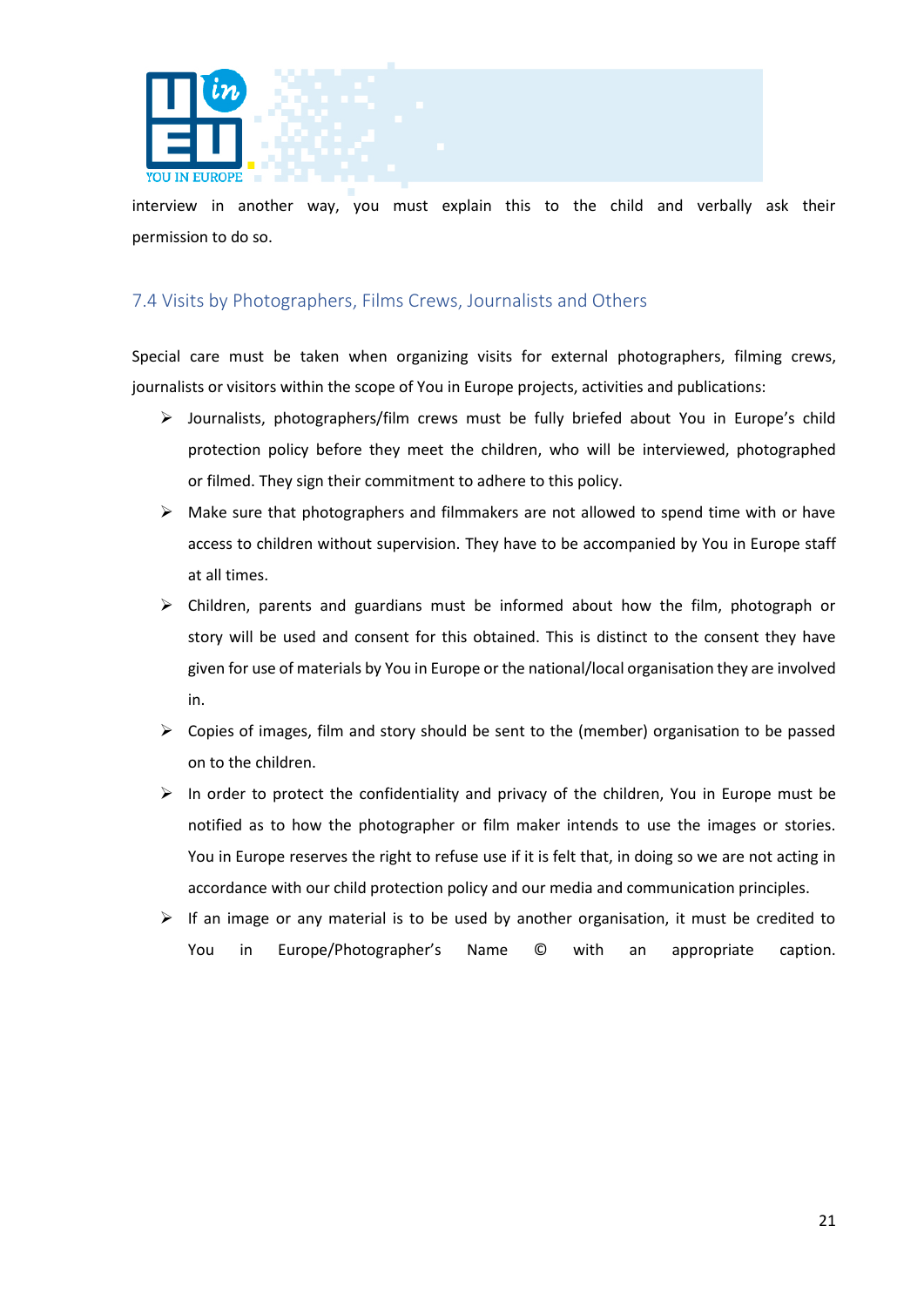

# <span id="page-21-0"></span>8. Standard 4 - Accountability: Monitoring and Evaluation of the Child Protection Policy

The aim of monitoring and evaluating the Child Protection Policy is to learn from practical case experiences, which will contribute to inform policy reviews and changes to the Child Protection Policy.

You in Europe will regularly monitor the implementation of its Child Protection Policy and procedures. Progress, performance and lessons learned are reported by the Child Protection Focal Person to the Management Board annually and included in You in Europe's annual reports. Monitoring and evaluation will be done by checking whether the standards from the Child Protection Policy are implemented and whether safeguards are working. This will be done by carrying out a survey among You in Europe staff, interns and volunteers on how the standards from the Child Protection Policy are being met, how effective they are and what needs improving.

Next to the overall monitoring and evaluation of the Child Protection Policy, reactive monitoring will take place, after incidences have occurred, which will contribute to a learning process for You in Europe and if necessary changes to the Child Protection Policy or reporting procedures. Every year an internal review of the policy will be carried out and its results will be approved by the Management Board. In addition, an external evaluator can review the policy and practices.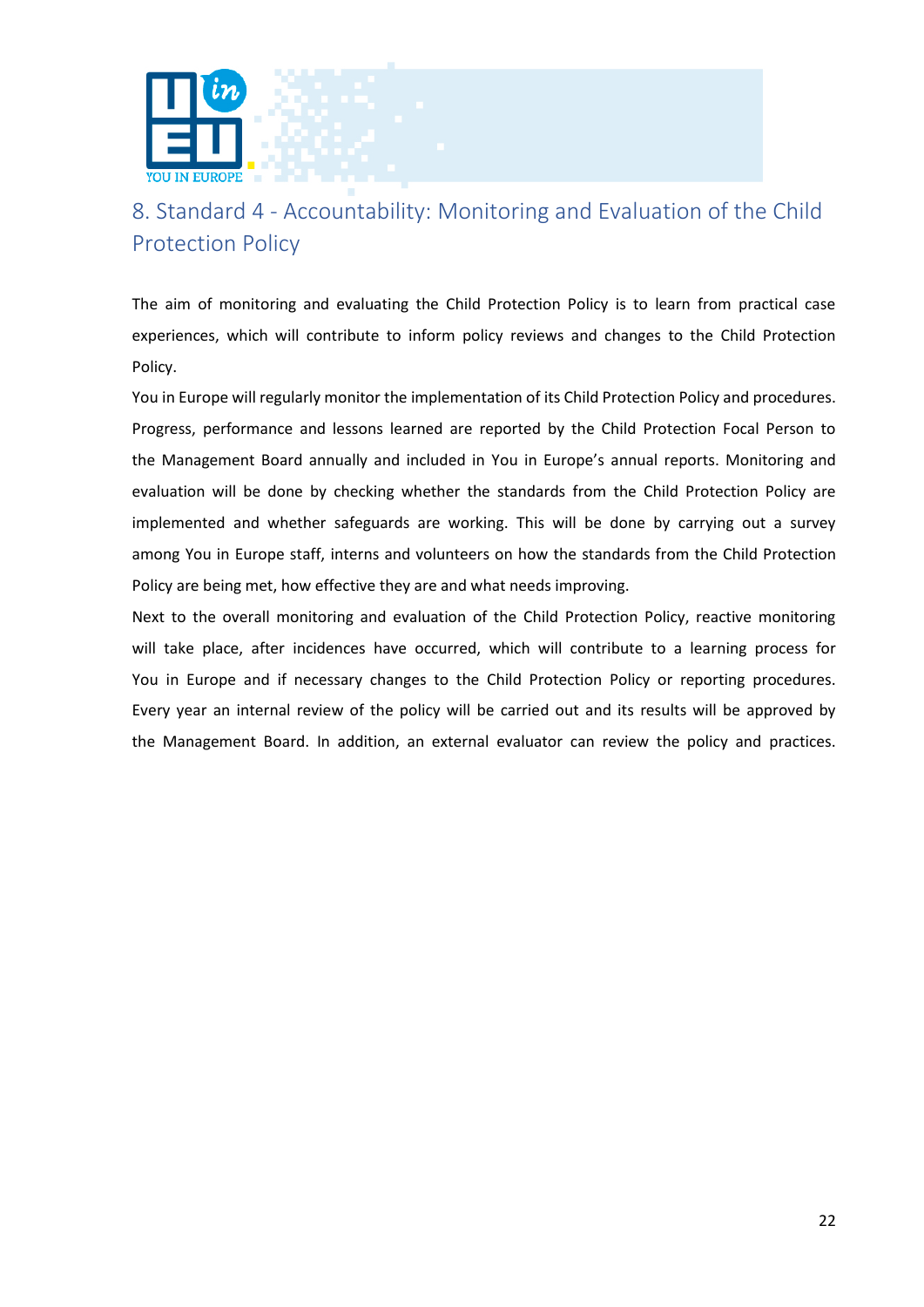

# <span id="page-22-0"></span>9. Statement of Commitment to You in Europe Child Protection Policy

I, \_\_\_\_\_\_\_\_\_\_\_\_\_\_\_\_\_\_\_\_\_\_\_\_\_\_\_\_\_\_\_\_\_\_\_\_\_\_\_\_\_\_\_\_\_\_\_\_, have read and understood the standards and guidelines outlined in this Child Protection Policy. I agree with the principles contained therein and accept the importance of implementing and promoting the child protection policies, procedures and practices contained within this document while working or associated with You in Europe.

I further understand that adherence to You in Europe's Child Protection Policy will involve the following: undergoing a check for criminal convictions related to working with children; signing a personal declaration stating any criminal convictions, including those considered 'spent'; declaring any previous investigations or allegations made against me with respect to child protection issues; and providing two character references.

| (Name)           |
|------------------|
| (Job title/role) |
| (Signature)      |
| (Date)           |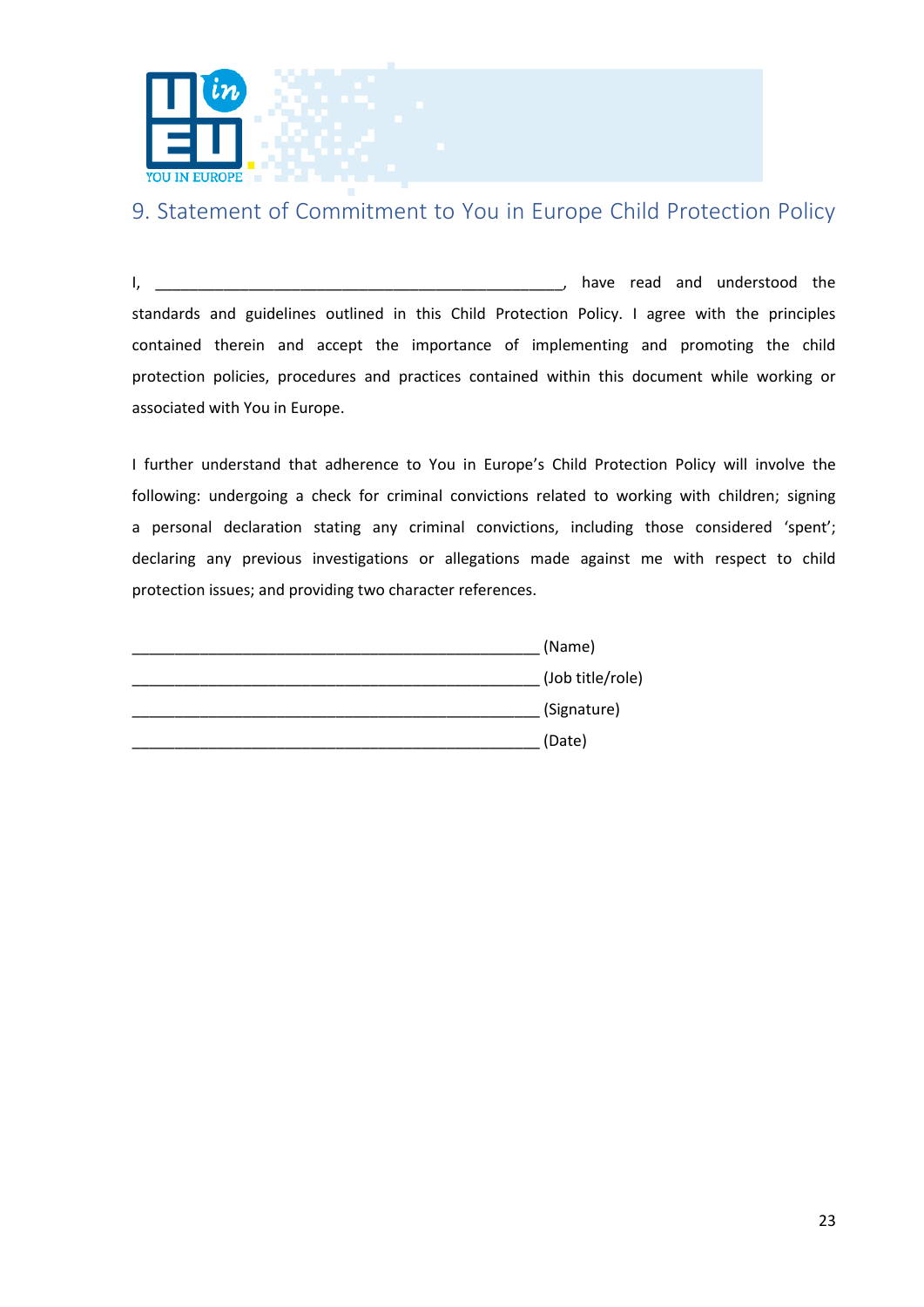

## <span id="page-23-0"></span>10. Character References

Please provide the name, address and contact details of two character references you have known for no less than 2 years, excluding family members: Referee Name: Address: Contact Number: E-mail: Referee Name: Address: Contact Number: E-mail:

# <span id="page-23-1"></span>11 . Declaration of Criminal Convictions

Have you ever been convicted of a crime? Yes \_\_\_\_ No \_\_\_\_\_

If yes, please provide details of all criminal convictions, including those considered 'spent', and declare any previous investigations or allegations made against you. These will be kept confidential by the designated Child Protection Focal Person at You in Europe, who will assess whether they pose any risk or are not in conformity with You in Europe's Child Protection Policy.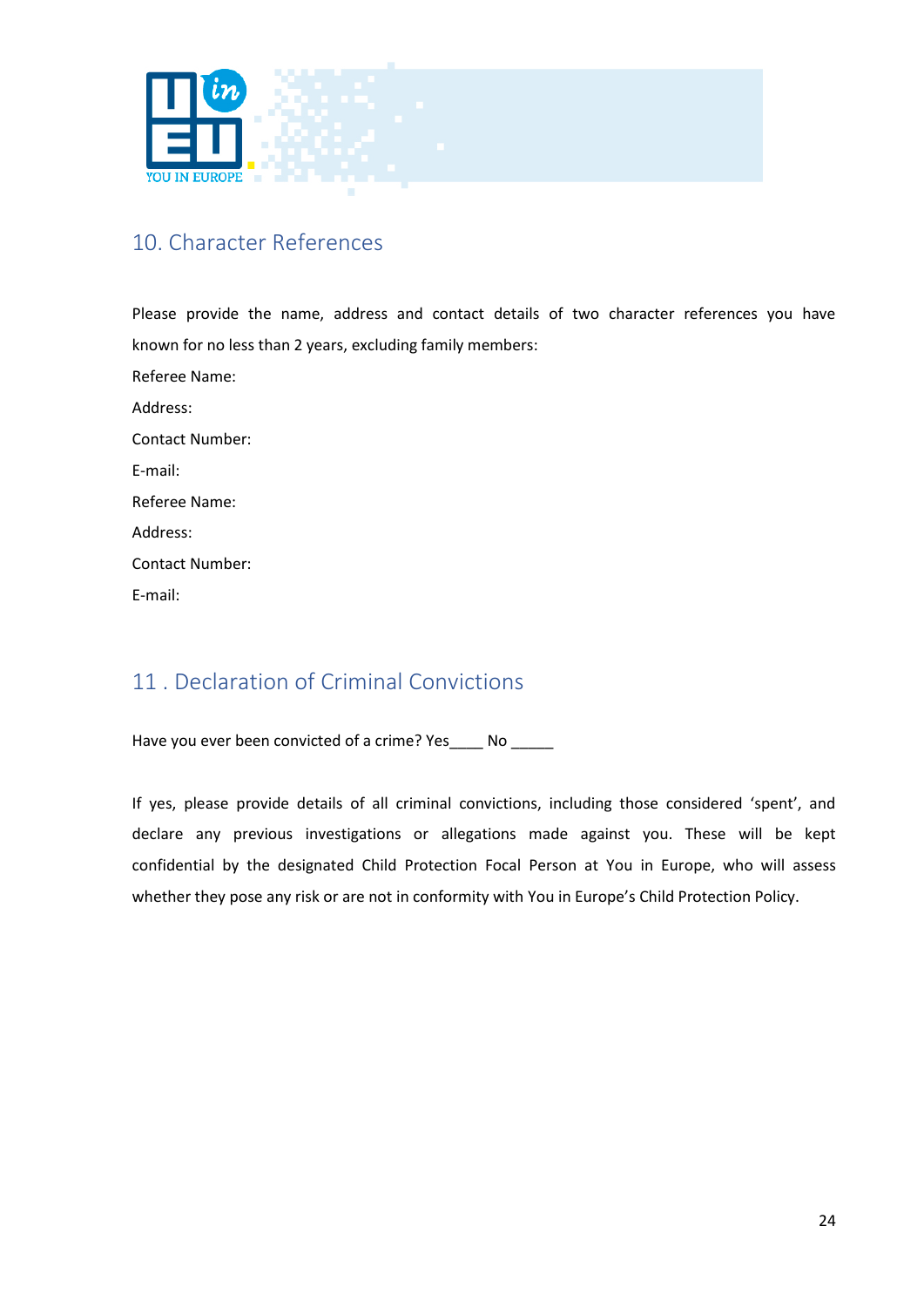

# <span id="page-24-0"></span>ANNEX 1: Recognising Signs of Abuse

Recognising indications of potential abuse is complex and there is no simple checklist, which allows easy recognition. There are potential warning signs that you can be alert to but they should be assessed with care. It should not be automatically assumed that abuse is occurring. Equally, however, it is important not to dismiss your concerns or ignore any signs of abuse – these should be discussed with the CPF as soon as possible to help decide the most appropriate course of action.

|           | Possible signs of physical abuse:           | Possible signs of neglect:                             |
|-----------|---------------------------------------------|--------------------------------------------------------|
|           | Bruises, burns, sprains, dislocations,      | • Frequent hunger                                      |
|           | bites, cuts                                 | • Taking scraps of food from<br>bins<br><b>or</b>      |
| ٠         | Improbable excuses given to explain         | plates, or stealing food                               |
|           | injuries                                    | • Poor personal hygiene                                |
|           | Refusal to discuss injuries                 | • Constant tiredness                                   |
|           | Withdrawal from physical contact            | clothing,<br>$\bullet$ Inappropriate<br>e.g.<br>summer |
|           | Arms and legs kept covered in hot           | clothes in winter                                      |
|           | weather                                     | • Frequent<br>lateness<br>or<br>non-                   |
|           | Unwillingness<br>participate<br>to<br>in    | attendance at school                                   |
|           | physical activities that may involve        | • Untreated medical problems                           |
|           | undressing, e.g. sports                     | • Low self-esteem                                      |
| $\bullet$ | Fear of returning home or of parents        | • Poor social relationships                            |
|           | being contacted                             | • Compulsive stealing                                  |
|           | Showing<br>distrust<br>wariness<br>of<br>or | • Drug or alcohol abuse                                |
|           | adults                                      |                                                        |
|           | Self-destructive tendencies                 |                                                        |
|           | Being aggressive towards others             |                                                        |
|           | Being very passive and compliant            |                                                        |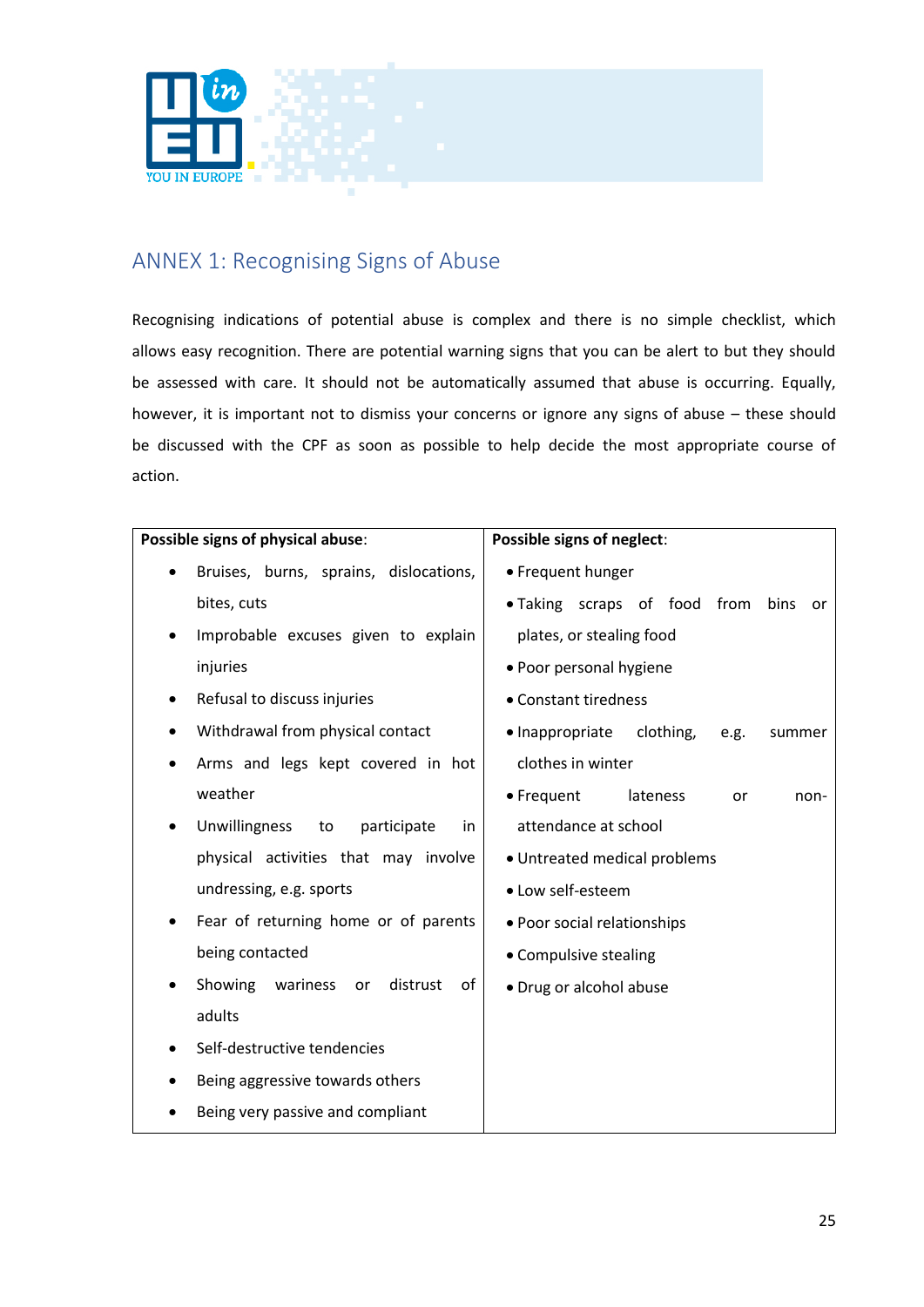

| Chronic running away                                   |                                         |
|--------------------------------------------------------|-----------------------------------------|
| Possible signs of emotional abuse:                     | Possible signs of sexual abuse:         |
| emotional<br>Physical,<br>cognitive<br>or<br>$\bullet$ | sexualised<br>inappropriate<br>Age      |
| development is delayed                                 | behaviour<br>highly<br>sexualised<br>or |
| <b>Highly anxious</b>                                  | language                                |
| Showing delayed speech or sudden                       | Bed wetting or soiling                  |
| speech disorder                                        | Anal or genital soreness                |
| Fear of new situations                                 | Sleep problems                          |
| Low self-esteem                                        | Fear of being with adults               |
| emotional<br>Inappropriate<br>responses                | Promiscuity                             |
| to situations                                          | Extreme risk taking in adolescents      |
| Extreme passivity or aggression<br>٠                   |                                         |
| Drug or alcohol abuse                                  |                                         |
| Chronic running away                                   |                                         |
| Compulsive stealing                                    |                                         |

#### **Possible signs of concern regarding adult behaviour:**

- A person in whose presence the behavior of a child significantly changes such as becoming withdrawn, fearful, distressed or agitated
- Asking a child to lie or keep secrets
- Breaches of the organisation's Code of Conduct/behaviour protocols
- Initiating private contact with a child, in person or by e-mail or phone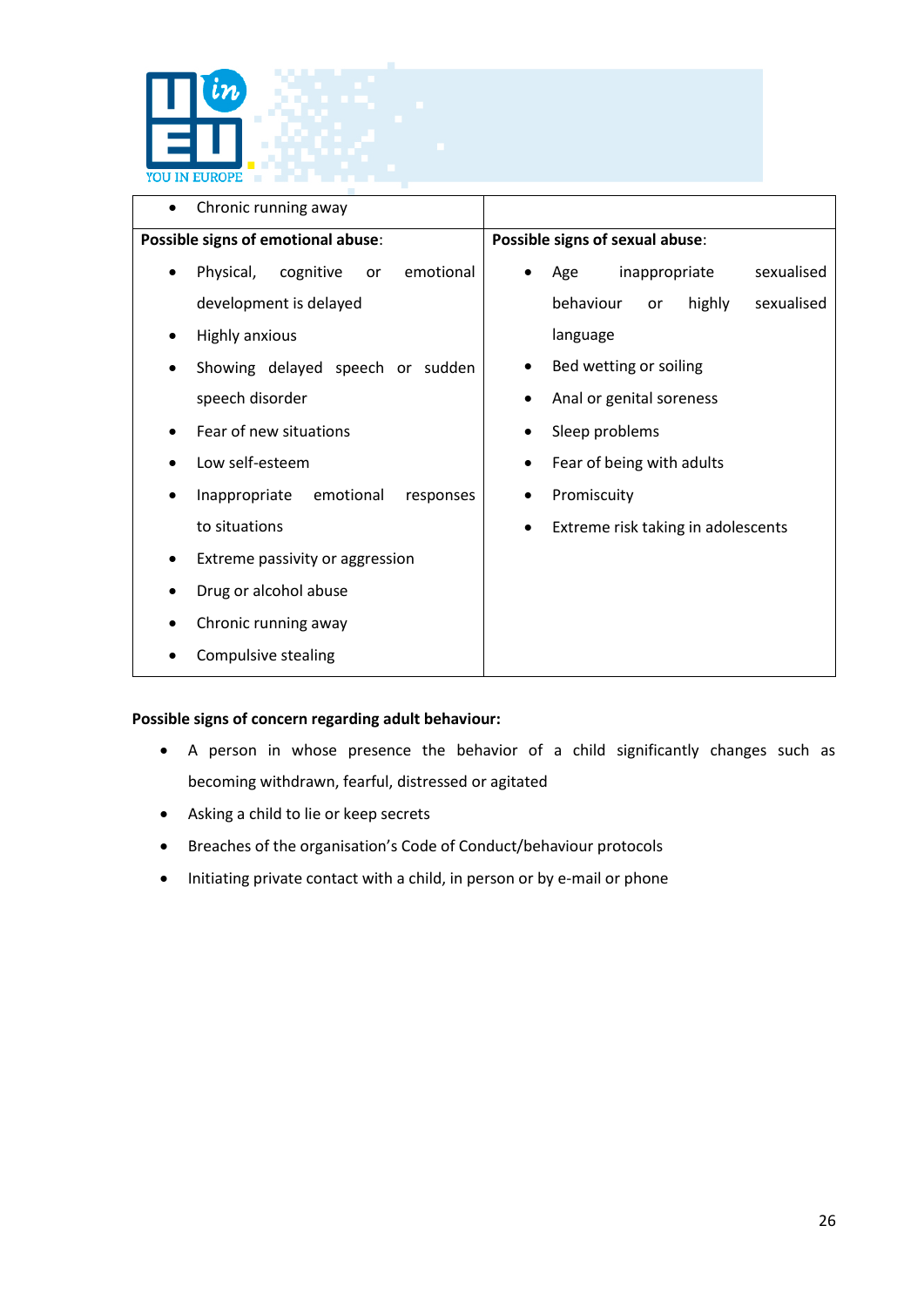

## <span id="page-26-0"></span>ANNEX 2: Safeguarding Report Form

If you have knowledge that a child might be at risk of harm, please complete this form to the best of your knowledge. Please note that child protection concerns must be reported (orally or in writing) directly to the Child Protection Focal Person at You in Europe (preferably within the same working day) – depending on the urgency, you may wish to complete this form before contacting the CPF or you may wish to complete the report afterwards.

Also use this form to report an accident or incident. An accident is an unplanned event that results in an injury or could have resulted in an injury or results in damage to equipment or property OR harm to the environment. An incident is an unpleasant or unusual event. The report should be written and signed only by you to guarantee confidentiality. It should be sent only to the CPF, who will hold it in a safe and secure place and treat it with the strictest confidentiality.

1. About you

| Your               | name:              |           |                                                                                                                       |       |    |     |        |
|--------------------|--------------------|-----------|-----------------------------------------------------------------------------------------------------------------------|-------|----|-----|--------|
| Your<br>job        | title:             |           |                                                                                                                       |       |    |     |        |
| Organisation you   |                    | work for: |                                                                                                                       |       |    |     |        |
|                    |                    |           |                                                                                                                       |       |    |     |        |
| Contact            | details:<br>Tel:   |           | <u> 2000 - Jan James James James James James James James James James James James James James James James James J</u>  |       |    |     |        |
| E-mail:            |                    |           | <u> La construcción de la construcción de la construcción de la construcción de la construcción de la construcció</u> |       |    |     |        |
|                    |                    |           |                                                                                                                       |       |    |     |        |
| 2. About the child |                    |           |                                                                                                                       |       |    |     |        |
| Child's            | name:              |           |                                                                                                                       |       |    |     |        |
| Child's            | gender:            |           |                                                                                                                       |       |    |     |        |
| Child's            | age:               |           |                                                                                                                       |       |    |     |        |
| Child's            | address:           |           | <u> 1989 - Johann Stoff, amerikansk politiker (d. 1989)</u>                                                           |       |    |     |        |
| Child's            | parents/guardians: |           |                                                                                                                       |       |    |     |        |
| Has                | any                | treatment | been                                                                                                                  | given | to | the | child? |
| Treatment given by |                    |           |                                                                                                                       |       |    |     |        |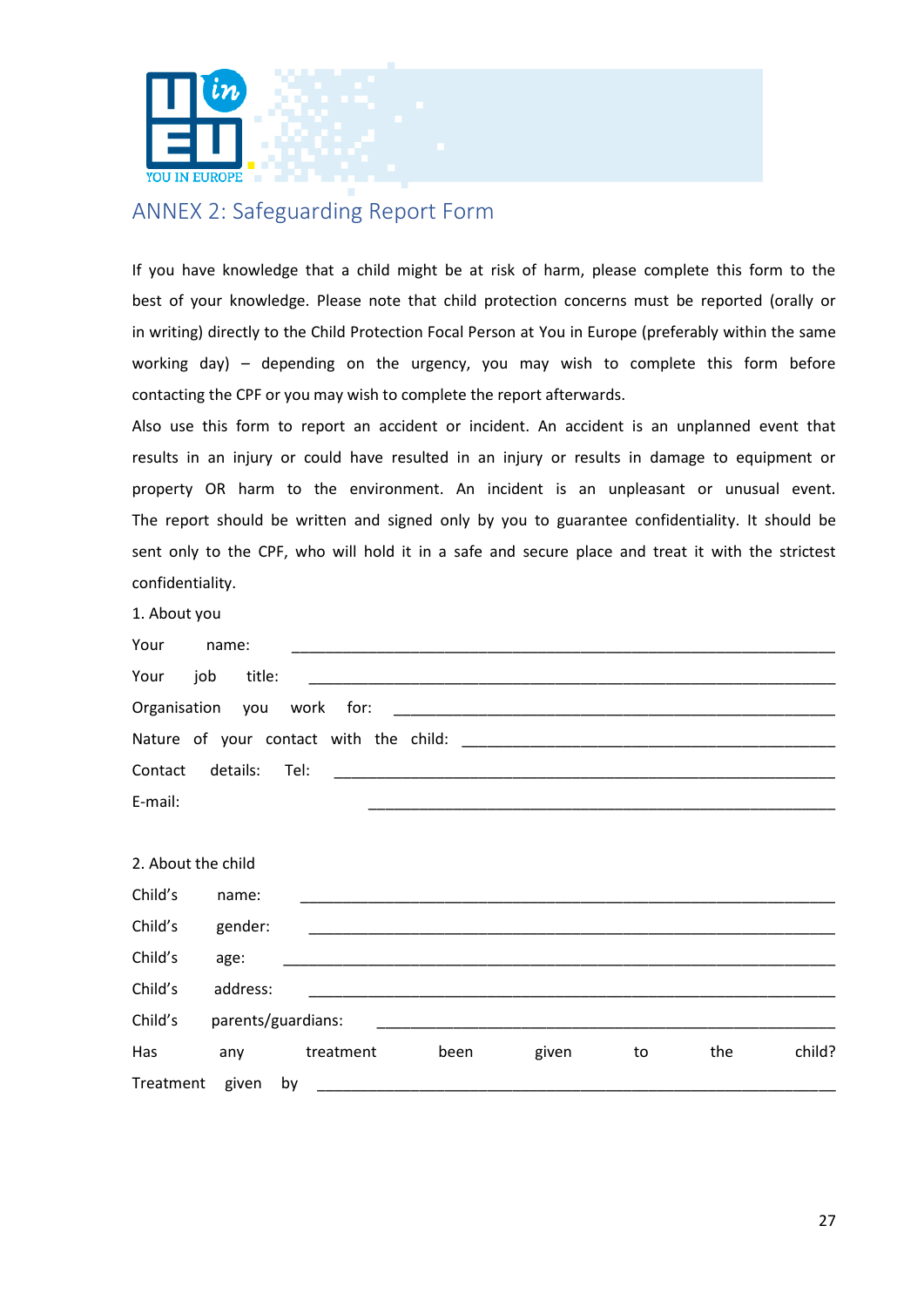| YOU IN EL | โทโ |                                      |            |  |           |   |
|-----------|-----|--------------------------------------|------------|--|-----------|---|
| Taken     | to  | hospital                             | <b>YES</b> |  | <b>NO</b> | ٠ |
|           |     | If yes, which hospital and how taken |            |  |           |   |

3. About your concern; Details of incident

Was the incident:

Observed by you Suspected Disclosed by someone else

If the concern was shared by someone else, please state who and their relationship to the child:

\_\_\_\_\_\_\_\_\_\_\_\_\_\_\_\_\_\_\_\_\_\_\_\_\_\_\_\_\_\_\_\_\_\_\_\_\_\_\_\_\_\_\_\_\_\_\_\_\_\_\_\_\_\_\_\_\_\_\_\_\_\_\_\_\_\_\_\_\_\_\_\_\_

What happened? Give cause (how and why) if known - If you include personal observations please make a distinction between what is a fact and what is opinion or hearsay (e.g. child's emotional state, visible injuries, etc.):

\_\_\_\_\_\_\_\_\_\_\_\_\_\_\_\_\_\_\_\_\_\_\_\_\_\_\_\_\_\_\_\_\_\_\_\_\_\_\_\_\_\_\_\_\_\_\_\_\_\_\_\_\_\_\_\_\_\_\_\_\_\_\_\_\_\_\_\_\_\_\_\_\_\_\_\_\_\_

\_\_\_\_\_\_\_\_\_\_\_\_\_\_\_\_\_\_\_\_\_\_\_\_\_\_\_\_\_\_\_\_\_\_\_\_\_\_\_\_\_\_\_\_\_\_\_\_\_\_\_\_\_\_\_\_\_\_\_\_\_\_\_\_\_\_\_\_\_\_\_\_\_\_\_\_\_\_

\_\_\_\_\_\_\_\_\_\_\_\_\_\_\_\_\_\_\_\_\_\_\_\_\_\_\_\_\_\_\_\_\_\_\_\_\_\_\_\_\_\_\_\_\_\_\_\_\_\_\_\_\_\_\_\_\_\_\_\_\_\_\_\_\_\_\_\_\_\_\_\_\_\_\_\_\_\_

\_\_\_\_\_\_\_\_\_\_\_\_\_\_\_\_\_\_\_\_\_\_\_\_\_\_\_\_\_\_\_\_\_\_\_\_\_\_\_\_\_\_\_\_\_\_\_\_\_\_\_\_\_\_\_\_\_\_\_\_\_\_\_\_\_\_\_\_\_\_\_\_\_\_\_\_\_\_

\_\_\_\_\_\_\_\_\_\_\_\_\_\_\_\_\_\_\_\_\_\_\_\_\_\_\_\_\_\_\_\_\_\_\_\_\_\_\_\_\_\_\_\_\_\_\_\_\_\_\_\_\_\_\_\_\_\_\_\_\_\_\_\_\_\_\_\_\_\_\_\_\_\_\_\_\_

\_\_\_\_\_\_\_\_\_\_\_\_\_\_\_\_\_\_\_\_\_\_\_\_\_\_\_\_\_\_\_\_\_\_\_\_\_\_\_\_\_\_\_\_\_\_\_\_\_\_\_\_\_\_\_\_\_\_\_\_\_\_\_\_\_\_\_\_\_\_\_\_\_\_\_\_\_\_

\_\_\_\_\_\_\_\_\_\_\_\_\_\_\_\_\_\_\_\_\_\_\_\_\_\_\_\_\_\_\_\_\_\_\_\_\_\_\_\_\_\_\_\_\_\_\_\_\_\_\_\_\_\_\_\_\_\_\_\_\_\_\_\_\_\_\_\_\_\_\_\_\_\_\_\_\_\_

\_\_\_\_\_\_\_\_\_\_\_\_\_\_\_\_\_\_\_\_\_\_\_\_\_\_\_\_\_\_\_\_\_\_\_\_\_\_\_\_\_\_\_\_\_\_\_\_\_\_\_\_\_\_\_\_\_\_\_\_\_\_\_\_\_\_\_\_\_\_\_\_\_\_\_\_\_\_

Did the child/young person or another source say anything to you [if relevant] and how did you respond to him or her: [Do not lead the child. Record actual details]

| Name of the alleged perpetrator (if applicable): _______________________________ |  |  |  |           |
|----------------------------------------------------------------------------------|--|--|--|-----------|
| Were there any other children/people involved in the alleged                     |  |  |  | incident? |
|                                                                                  |  |  |  |           |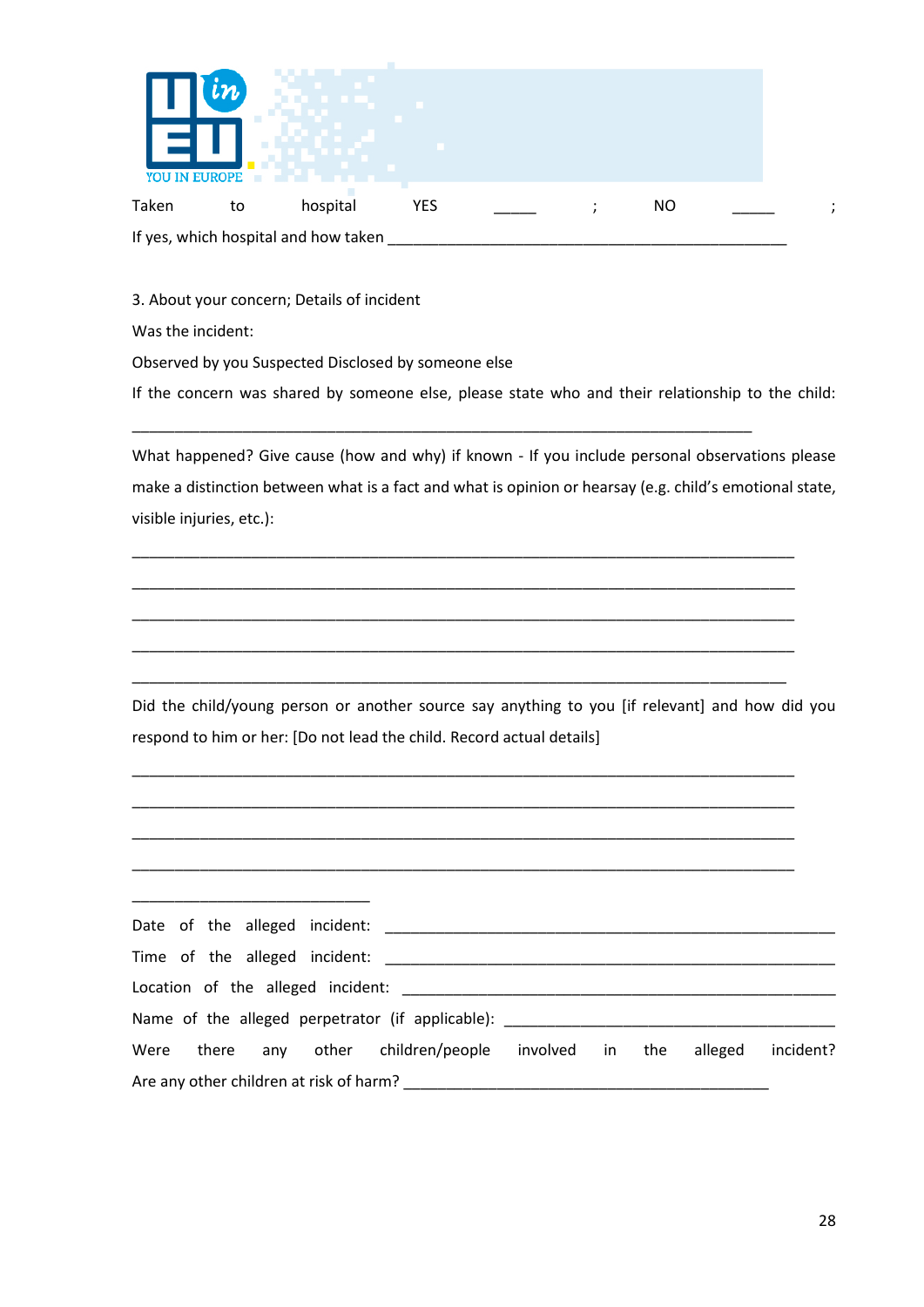

Action taken by you:

Signature:

Date: 

For completion by the Child Protection Focal person:

Incident/Accident investigated: Yes No

Written investigation report necessary: Yes No

Written investigation report necessary: Yes No

In order to determine the cause of the incident or accident, it may be appropriate to interview parties who were involved. Witness detail, statements, etc. can be added here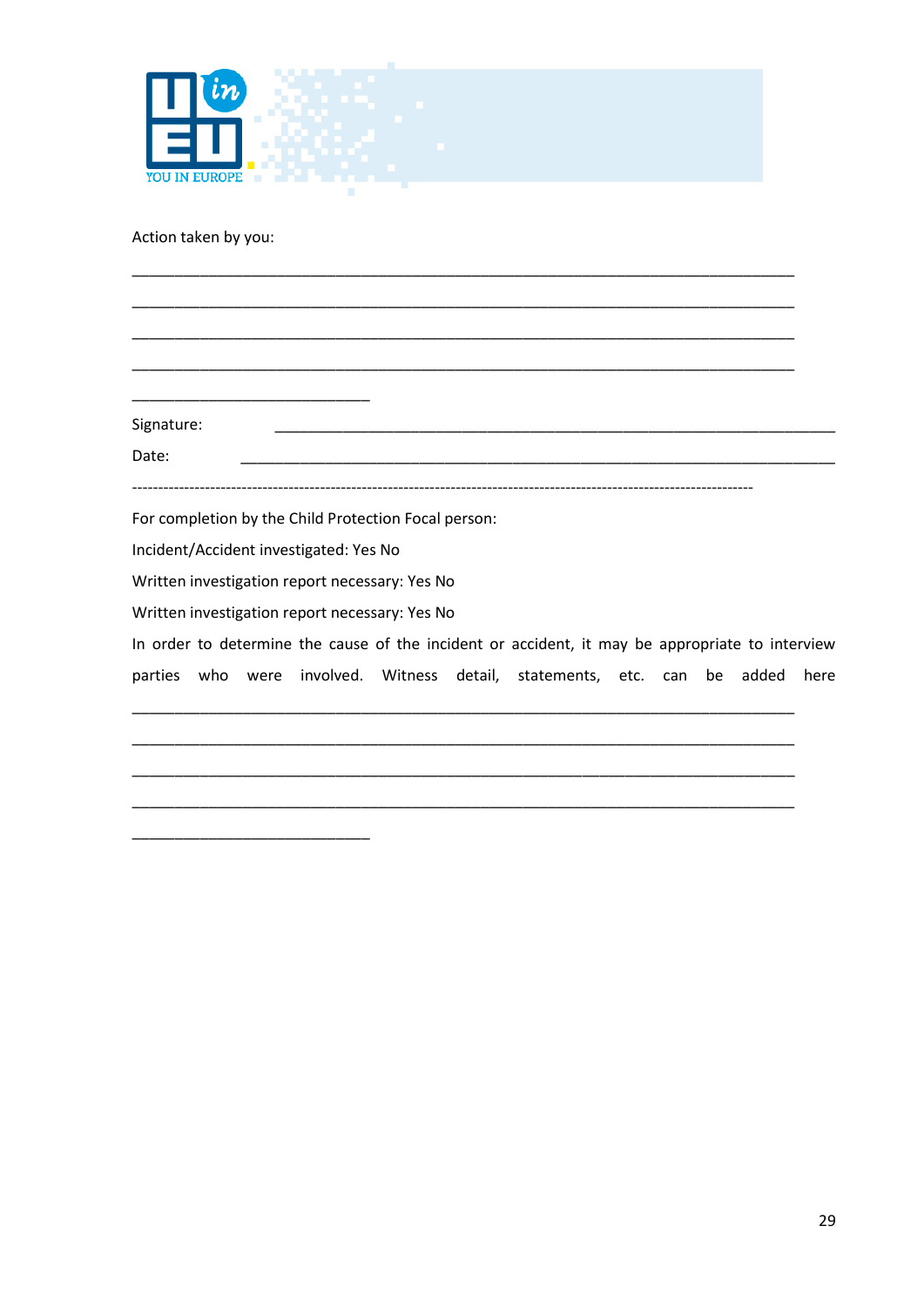

## <span id="page-29-0"></span>ANNEX 3 Consent Forms

#### PERSONAL INFORMATION AND INFORMATION IN CASES OF EMERGENCY

Your name and age Your address Your phone number Your mobile number (if available): Your email address:

Are you happy to take part in .............................................. (e.g. meeting/event/etc)?

Please tick Yes or No: o

#### WE WANT TO MAKE SURE YOU FEEL WELCOME AND COMFORTABLE TO TAKE PART

| Do you have any allergies we should know          | Details: |
|---------------------------------------------------|----------|
| about? Yes o No o                                 |          |
| Do you have any additional support needs          | Details: |
| you'd like us to know about (physical or learning |          |
| mental health<br>disability,<br>issues,<br>low    |          |
| confidence, difficulties with communication,      |          |
| things you find it hard to talk about)?           |          |
| Yes o No o                                        |          |
| Is there anything extra we can do to make sure    | Details: |
| that you can come along and participate           |          |
| fully?                                            |          |
| Yes o No o                                        |          |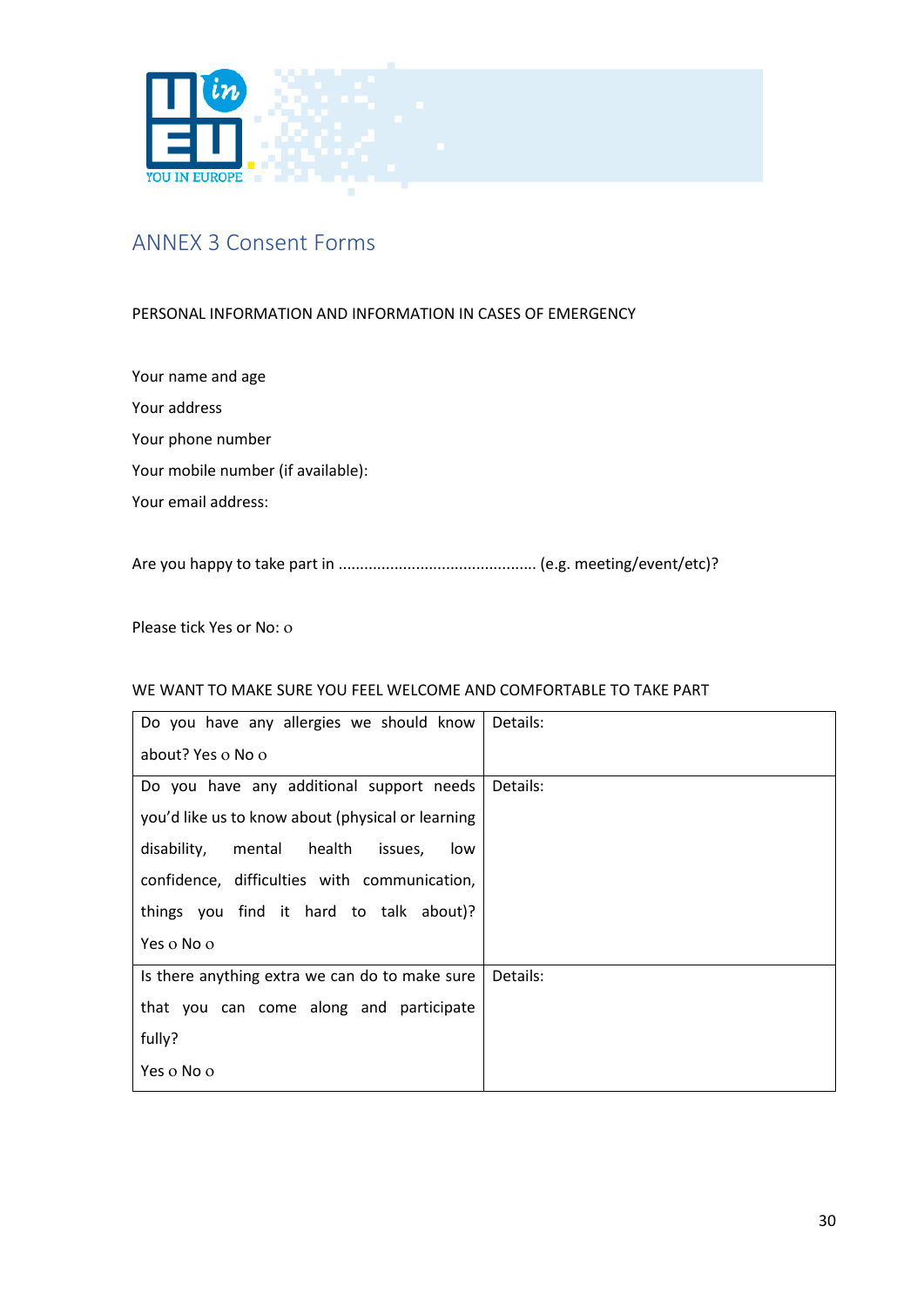

| Are you taking any medication we should       | Details: |
|-----------------------------------------------|----------|
|                                               |          |
| know about? Yes o No o                        |          |
|                                               |          |
|                                               |          |
| you have any dietary requirements?<br>Do.     | Details: |
|                                               |          |
| Yes o No o                                    |          |
|                                               |          |
|                                               |          |
| If you practice a religion, please tell us if | Details: |
|                                               |          |
| there's anything connected to taking part in  |          |
|                                               |          |
|                                               |          |
| the event that we should know about           |          |
|                                               |          |

## IN THE EVENT OF EMERGENCY

Contact persons in case of EMERGENCY. It is very important you fill in this section fully

| Name $1$ :                                    | Name<br>2:           |
|-----------------------------------------------|----------------------|
| Relationship to you:                          | Relationship to you: |
| Phone number:                                 | Phone number:        |
| Mobile:                                       | Mobile:              |
| In the event of emergency, do you agree that  | Details:             |
| you can receive hospital or dental treatment, |                      |
| including an anaesthetic? Yes o No o          |                      |

| My Consent                 | Parent/Legal Guardian Consent (if under 18)   |
|----------------------------|-----------------------------------------------|
| Signature:                 | This child/young person under 18:             |
| Location (where you live): | is allowed to participate<br>in.<br>$\bullet$ |
| Today's date:              | (event)                                       |
|                            | is allowed to take part in media<br>$\bullet$ |
|                            | activities at  (event)                        |
|                            | has been informed about the                   |
|                            | (event) goals, the voluntary nature of        |
|                            | participation and anonymity in an age-        |
|                            | appropriate way                               |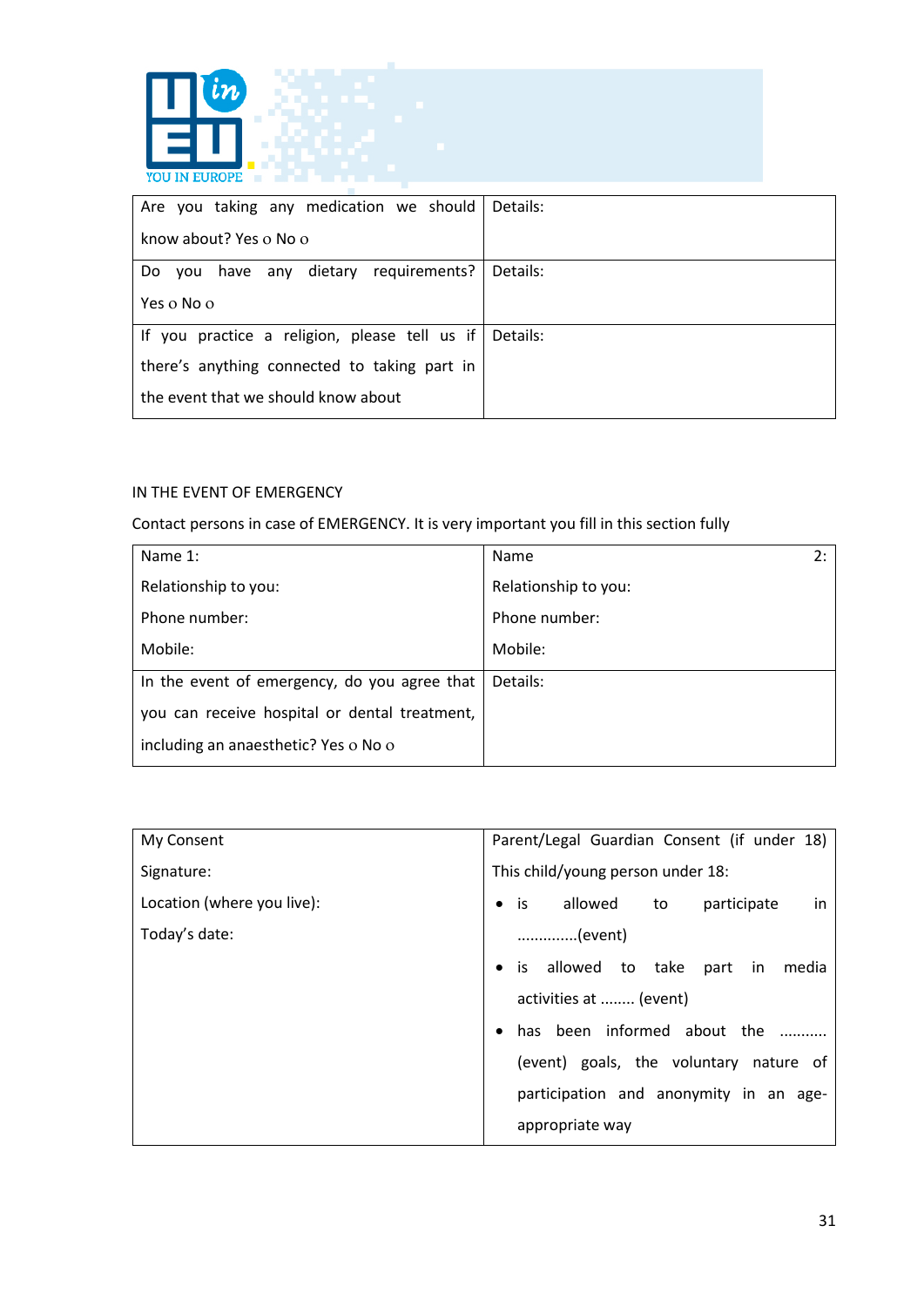| <b>YOU IN EUROPE</b> |                                                      |
|----------------------|------------------------------------------------------|
|                      | has been informed that they can refuse<br>$\bullet$  |
|                      | to participate at any time with<br>no                |
|                      | consequences                                         |
|                      | is allowed<br>to receive<br>appropriate<br>$\bullet$ |
|                      | medical attention from a<br>registered               |
|                      | practitioner if at any time my child                 |
|                      | requires urgent medical attention,                   |
|                      | Full name:                                           |
|                      | Relationship to child/young person:                  |
|                      | Location:                                            |
|                      | Date:                                                |

*CANADIA* 

**CONTRACTOR**